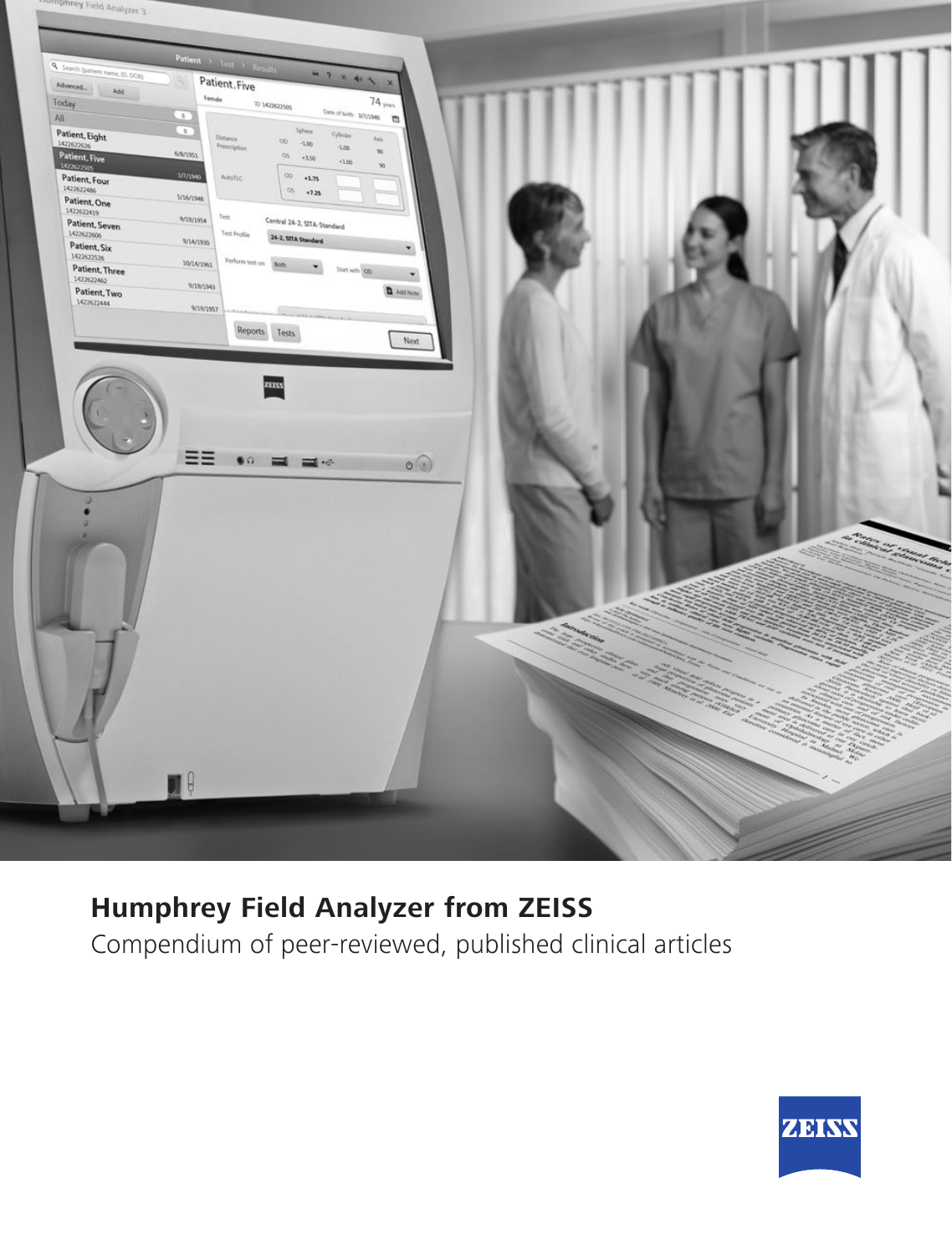|                                  |                     | Patient > Test > Results |                                                    |         | $-2 * 4 * 1 x$         |             |                          |  |
|----------------------------------|---------------------|--------------------------|----------------------------------------------------|---------|------------------------|-------------|--------------------------|--|
| Q Search (patient name, ID, DOB) |                     | Patient, Five<br>Female  | ID 1422622505                                      |         | Date of birth 3/7/1940 | 74 years    | 画                        |  |
| Add<br>Advanced                  | $\left[ -8 \right]$ |                          |                                                    | Sphere  | Cylinder               | Axis        |                          |  |
| Today<br>All                     | 8                   | Distance                 | OD                                                 | $-1.00$ | $-1.00$                | 90          |                          |  |
| Patient, Eight                   |                     | Prescription             | OS.                                                | $+3.50$ | $+1.00$                | 90          |                          |  |
| 1422622626<br>Patient, One       | 6/8/1951            | AutoTLC                  | OD                                                 | $+1.75$ |                        |             |                          |  |
| 1422622419                       | 9/19/1954           |                          | OS                                                 | $+7.25$ |                        |             |                          |  |
| Patient, Four<br>1422622486      | 5/16/1948           |                          |                                                    |         |                        |             |                          |  |
| Patient, Five<br>1422622505      | 3/7/1940            | Test                     | Central 24-2, SITA-Standard<br>24-2, SITA Standard |         |                        |             | $\blacktriangledown$     |  |
| Patient, Seven<br>1422622606     | /1930               | <b>Test Profile</b>      |                                                    |         |                        |             |                          |  |
| Patient, Six                     | $\beta$ 61          | Perform test on          | Both                                               |         | Start with OD          |             | $\overline{\phantom{a}}$ |  |
| 1422622526<br>Patient, Three     |                     |                          |                                                    |         |                        | Add Note    |                          |  |
| 1422622462<br>Patient, Two       |                     |                          |                                                    |         |                        |             |                          |  |
| 1422622444                       |                     |                          |                                                    |         |                        | Next        |                          |  |
|                                  |                     | Reports                  | Tests                                              |         |                        |             |                          |  |
|                                  |                     |                          |                                                    |         |                        |             |                          |  |
|                                  |                     |                          |                                                    |         |                        |             |                          |  |
|                                  |                     | <b>ZEISS</b>             |                                                    |         |                        |             |                          |  |
|                                  |                     |                          |                                                    |         |                        |             |                          |  |
|                                  |                     | ה                        |                                                    | $-1$    |                        | $\sigma(-)$ |                          |  |
|                                  |                     |                          |                                                    |         |                        |             |                          |  |
|                                  |                     |                          |                                                    |         |                        |             |                          |  |

### Compendium of peer-reviewed, published clinical articles

#### Methodology

This compendium is intended as an introduction to the breadth of research on or utilizing the Humphrey® Field Analyzer (HFA™). Since its first model was produced nearly 30 years ago, the Humphrey perimeter has been a part of research supporting hundreds of clinical articles, studies and trials.

With the goal of being as objective and inclusive as possible, the selection methodology used in developing this compendium was as follows: a search was conducted in Thomson-Reuters 'Web of Knowledge' databases for articles containing 'Humphrey Field Analyzer' or 'Humphrey Visual Field' or 'Statpac' in the title, keywords, or abstract, published between 1990 and 2013. In total, 1220 articles were identified. From these, articles were chosen based on number of citations and on current interest.

For a full bibliography on the HFA, as well as access to all articles and papers, [visit www.pubmed.com.](visit www.pubmed.com)

ZEISS would like to thank Paul H. Artes, PhD, of the Open Perimetry Initiative and Dalhousie University for his distinguished work on this compendium.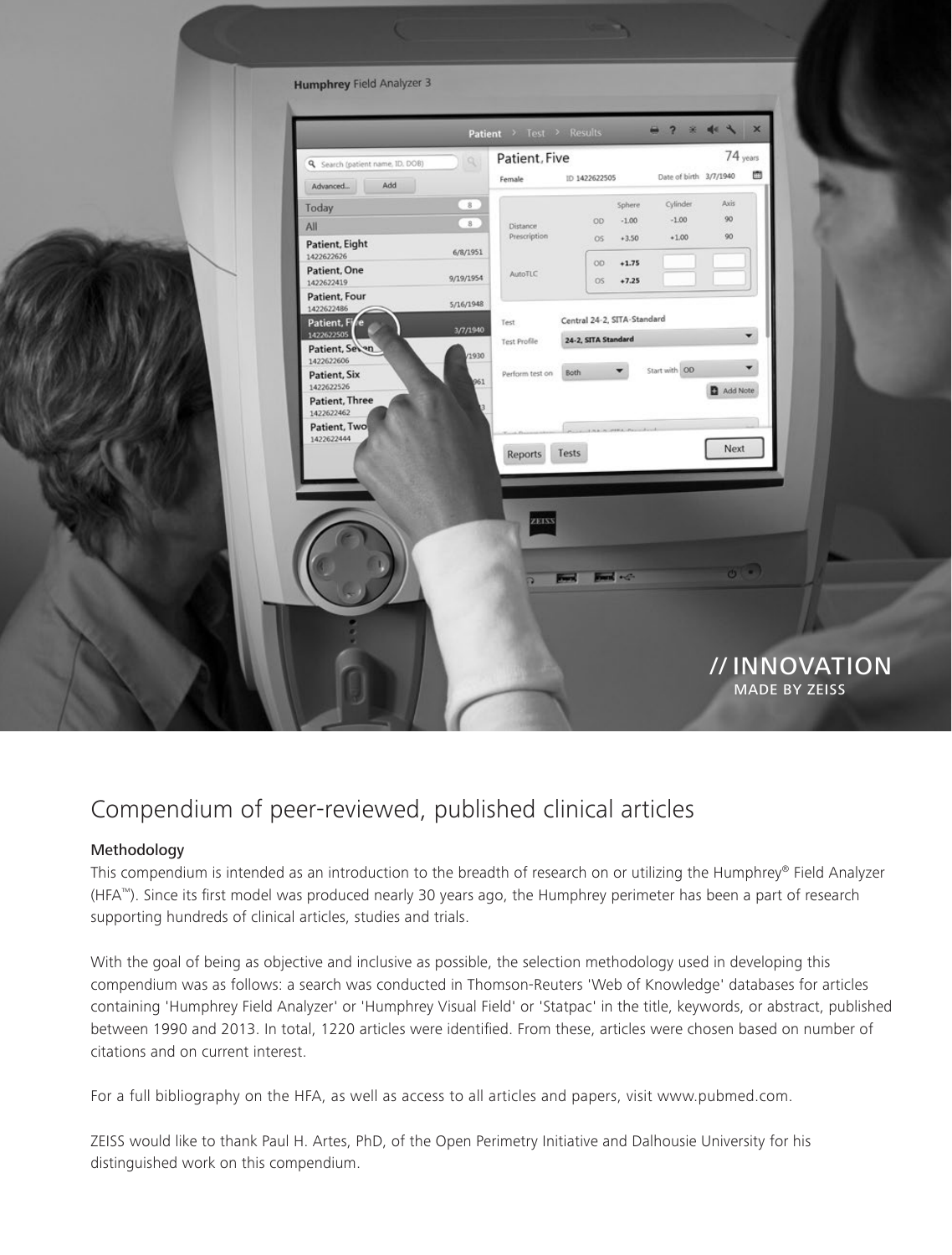# **TABLE OF CONTENTS**

|                                                                                                                | 4  |
|----------------------------------------------------------------------------------------------------------------|----|
| Glaucoma Hemifield Test (GHT)                                                                                  |    |
| Guided Progression Analysis™ (GPA™)                                                                            |    |
| STATPAC <sup>™</sup>                                                                                           |    |
| Total and Pattern Deviation Analysis & Probability Maps                                                        |    |
| Visual Field Index <sup>™</sup> (VFI™)                                                                         |    |
| Other                                                                                                          |    |
|                                                                                                                |    |
|                                                                                                                |    |
|                                                                                                                |    |
|                                                                                                                |    |
| Swedish Interactive Thresholding Algorithm (SITA™)                                                             |    |
| SITA Fast <sup>™</sup>                                                                                         |    |
| SITA-SWAP™                                                                                                     |    |
| Other                                                                                                          |    |
|                                                                                                                |    |
|                                                                                                                |    |
|                                                                                                                |    |
| Studies and Epidemiological Surveys (and according to the control of the studies and Epidemiological Surveys ( | 23 |
| Andhra Pradesh Eye Disease Study                                                                               |    |
| <b>Baltimore Eye Survey</b>                                                                                    |    |
| Barbados Eye Study                                                                                             |    |
| Leber Hereditary Optic Neuropathy<br>Melbourne Visual Impairment Project                                       |    |
| Singapore Malay Eye Study                                                                                      |    |
| Tajimi Study                                                                                                   |    |
| Other                                                                                                          |    |
|                                                                                                                |    |
| <b>Trials</b><br>Advanced Glaucoma Intervention Study (AGIS)                                                   | 24 |
| Collaborative Initial Glaucoma Treatment Study (CIGTS)                                                         |    |
| Early Manifest Glaucoma Trial (EMGT)                                                                           |    |
| European Glaucoma Prevention Study (EGPS)                                                                      |    |
| Los Angeles Latino Eye Study (LALES)                                                                           |    |
| Low-Pressure Glaucoma Treatment Study (LoGTS)                                                                  |    |
| Ocular Hypertension Treatment Study (OHTS)                                                                     |    |
| Optic Neuritis Treatment Trial (ONTT)                                                                          |    |
|                                                                                                                |    |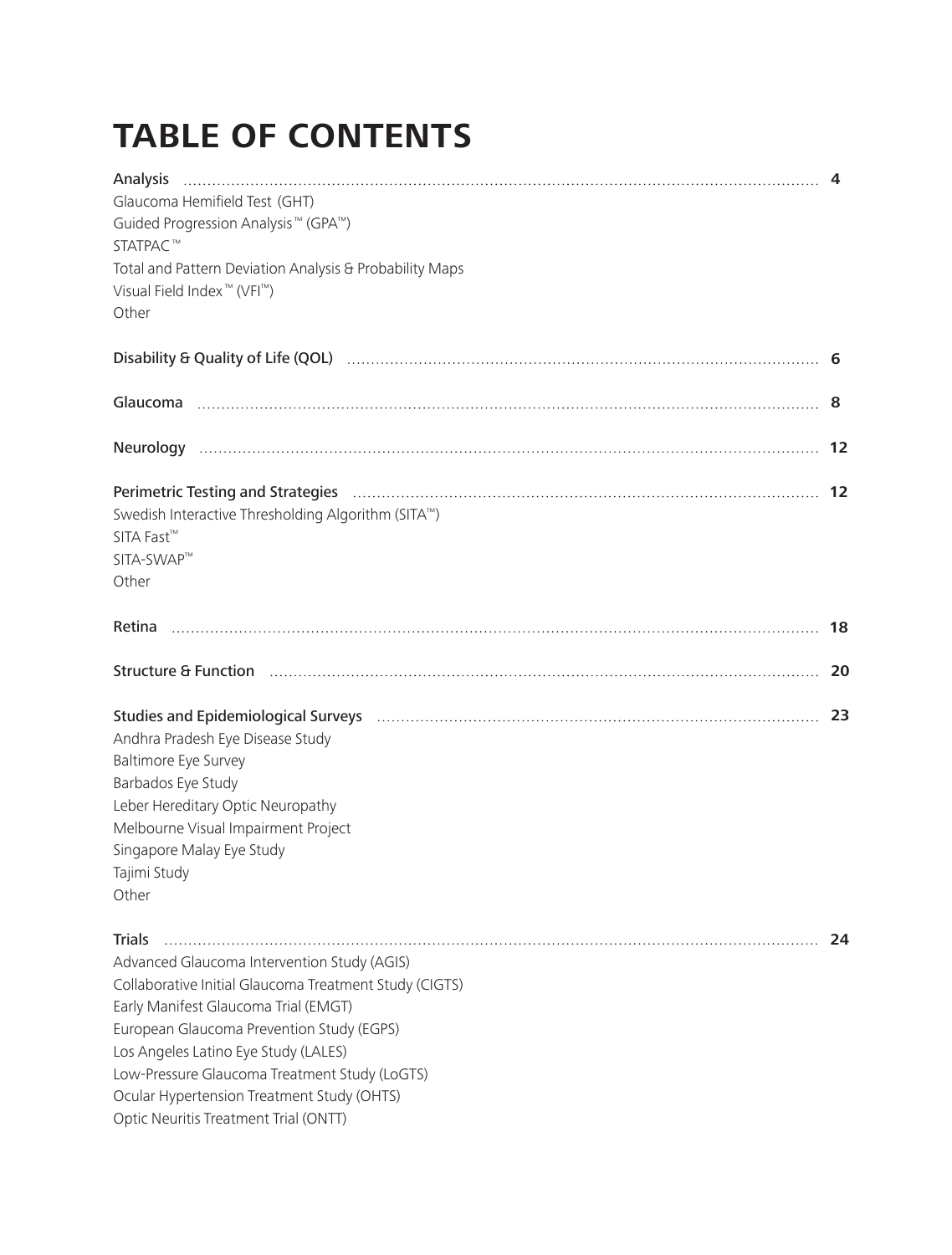#### Analysis

Asman P, Heijl A. [Glaucoma Hemifield Test. Automated Visual-Field Evaluation.](http://www.ncbi.nlm.nih.gov/pubmed/?term=1596230) *Arch Ophthalmol.*  1992 Jun;110(6):812-9. PubMed PMID: 1596230

Bengtsson B, Heijl A. [A visual field index for calculation of glaucoma rate of progression.](http://www.ncbi.nlm.nih.gov/pubmed/?term=18078852)  *Am J Ophthalmol*. 2008 Feb;145(2):343-53. PubMed PMID: 18078852

Bengtsson B, Heijl A. [False-negative responses in glaucoma perimetry: Indicators of patient](http://www.ncbi.nlm.nih.gov/pubmed/?term=10892863)  [performance or test reliability?](http://www.ncbi.nlm.nih.gov/pubmed/?term=10892863) *Invest Ophthalmol Vis Sci.* 2000 Jul;41(8):2201-4. PubMed PMID: 10892863

Bengtsson B, Lindgren A, Heijl A, Lindgren G, Asman P, Patella M. [Perimetric probability maps to](http://www.ncbi.nlm.nih.gov/pubmed/?term=9197570)  [separate change caused by glaucoma from that caused by cataract.](http://www.ncbi.nlm.nih.gov/pubmed/?term=9197570) *Acta Ophthalmol Scand.*  1997 Apr;75(2):184-8. PubMed PMID: 9197570

Bengtsson B, Patella VM, Heijl A. [Prediction of glaucomatous visual field loss by extrapolation of linear](http://www.ncbi.nlm.nih.gov/pubmed/?term=20008716)  [trends.](http://www.ncbi.nlm.nih.gov/pubmed/?term=20008716) *Arch Ophthalmol*. 2009 Dec;127(12):1610-5. PubMed PMID: 20008716

Chauhan BC, Garway-Heath DF, Goñi FJ, Rossetti L, Bengtsson B, Viswanathan AC, Heijl A. [Practical](http://www.ncbi.nlm.nih.gov/pubmed/?term=18211935)  [recommendations for measuring rates of visual field change in glaucoma.](http://www.ncbi.nlm.nih.gov/pubmed/?term=18211935) *Br J Ophthalmol*. 2008 Apr;92(4):569-73. PubMed PMID: 18211935

Chauhan BC, Johnson CA. [Test-retest variability of frequency-doubling perimetry and conventional](http://www.ncbi.nlm.nih.gov/pubmed/?term=10067968)  [perimetry in glaucoma patients and normal subjects.](http://www.ncbi.nlm.nih.gov/pubmed/?term=10067968) *Invest Ophthalmol Vis Sci.* 1999 Mar;40(3):648-56. PubMed PMID: 10067968

Fitzke FW, Hitchings RA, Poinoosawmy D, McNaught AI, Crabb DP. [Analysis of visual field progression](http://www.ncbi.nlm.nih.gov/pubmed/?term=8664231)  [in glaucoma.](http://www.ncbi.nlm.nih.gov/pubmed/?term=8664231) *Br J Ophthalmol.* 1996 Jan;80(1):40-8. PubMed PMID: 8664231

Goldbaum MH, Sample PA, Chan KL, Williams J, Lee TW, Blumenthal E, et al. [Comparing machine](http://www.ncbi.nlm.nih.gov/pubmed/?term=11773027)  [learning classifiers for diagnosing glaucoma from standard automated perimetry.](http://www.ncbi.nlm.nih.gov/pubmed/?term=11773027) *Invest Ophthalmol Vis Sci.* 2002 Jan;43(1):162-9. PubMed PMID: 11773027

Heijl A, Bengtsson B. [The effect of perimetric experience in patients with glaucoma.](http://www.ncbi.nlm.nih.gov/pubmed/?term=8540846) *Arch Ophthalmol.* 1996 Jan;114(1):19-22. PubMed PMID: 8540846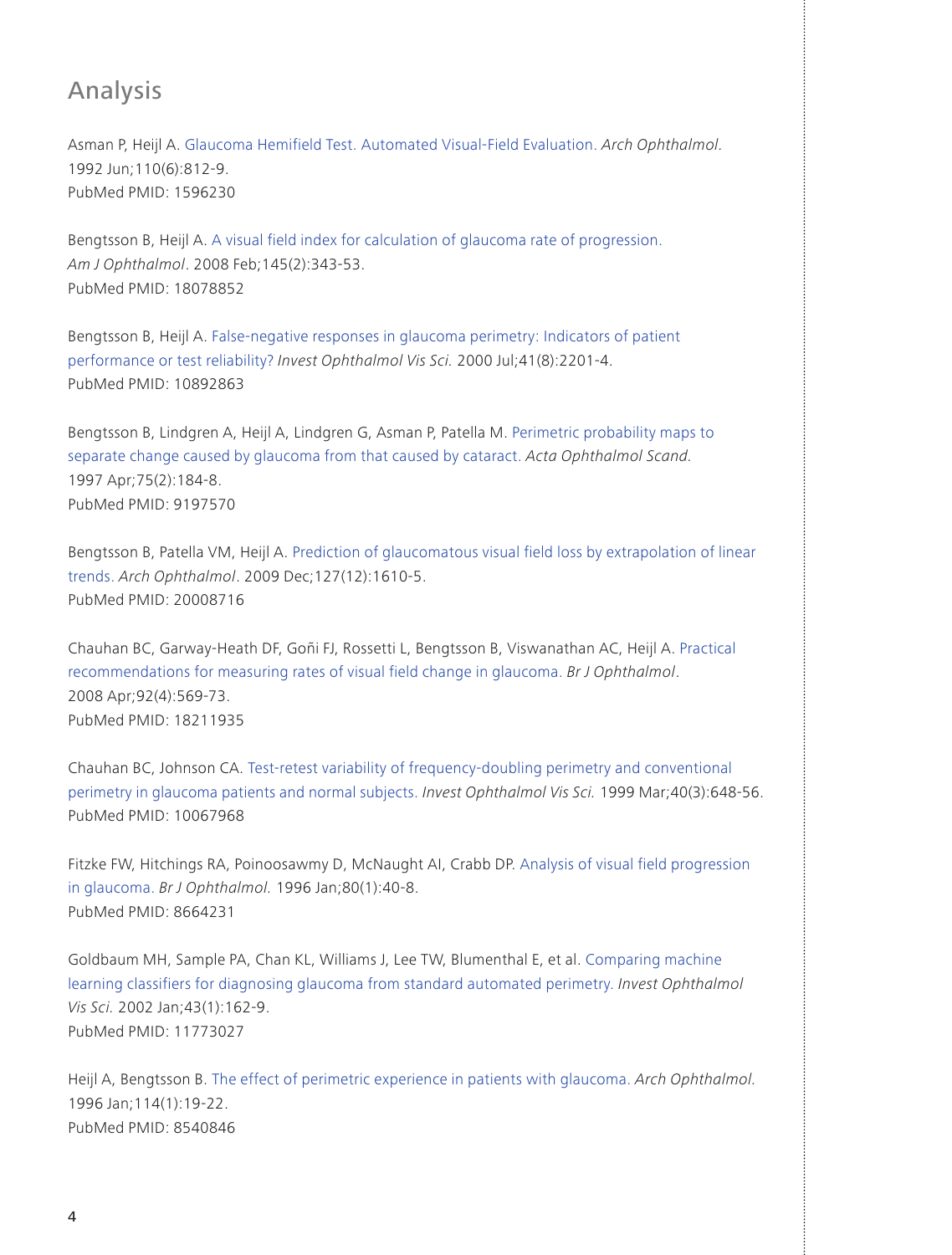Heijl A, Bengtsson B, Chauhan BC, Lieberman MF, Cunliffe I, Hyman L, Leske MC. [A comparison of](http://www.ncbi.nlm.nih.gov/pubmed/?term=18378317)  [visual field progression criteria of 3 major glaucoma trials in early manifest glaucoma trial patients.](http://www.ncbi.nlm.nih.gov/pubmed/?term=18378317) *Ophthalmology.* 2008 Sep;115(9):1557-65. PubMed PMID: 18378317

Heijl A, Bengtsson B, Patella VM. [Glaucoma follow-up when converting from long to short perimetric](http://www.ncbi.nlm.nih.gov/pubmed/?term=10766134)  [threshold tests.](http://www.ncbi.nlm.nih.gov/pubmed/?term=10766134) *Arch Ophthalmol.* 2000 Apr;118(4):489-93. PubMed PMID: 10766134

Heijl A, Leske MC, Bengtsson B, Bengtsson B, Hussein M, Early Manifest Glaucoma Trial Group. [Measuring visual field progression in the Early Manifest Glaucoma Trial.](http://www.ncbi.nlm.nih.gov/pubmed/?term=12780410) *Acta Ophthalmol Scand.* 2003 Jun;81(3):286-93. PubMed PMID: 12780410

Heijl A, Lindgren G, Lindgren A, Olsson J, Asman P, Myers S, et al. Extended Empirical Statistical Package for Evaluation of Single and Multiple Fields in Glaucoma - Statpac-2. *Perimetry Update.* 1990 / 1991. 1991:303-15. PubMed PMID: N/A

Katz J, Sommer A, Gaasterland DE, Anderson DR. [Comparison of analytic algorithms for detecting](http://www.ncbi.nlm.nih.gov/pubmed/?term=1841576)  [glaucomatous visual field loss.](http://www.ncbi.nlm.nih.gov/pubmed/?term=1841576) *Arch Ophthalmol.* 1991 Dec;109(12):1684-9. PubMed PMID: 1841576

Katz J, Sommer A, Witt K. [Reliability of visual field results over repeated testing.](http://www.ncbi.nlm.nih.gov/pubmed/?term=2023736) *Ophthalmology.* 1991 Jan;98(1):70-5. PubMed PMID: 2023736

Lam BL, Alward WLM, Kolder HE. [Effect of cataract on automated perimetry.](http://www.ncbi.nlm.nih.gov/pubmed/?term=1891215) *Ophthalmology.* 1991 Jul;98(7):1066-70. PubMed PMID: 1891215

McNaught AI, Crabb DP, Fitzke FW, Hitchings RA. [Visual field progression: comparison of Humphrey](http://www.ncbi.nlm.nih.gov/pubmed/?term=8817283)  [Statpac2 and pointwise linear regression analysis.](http://www.ncbi.nlm.nih.gov/pubmed/?term=8817283) *Graefes Arch Clin Exp Ophthalmol.*  1996 Jul;234(7):411-8. PubMed PMID: 8817283

Rossetti L, Goni F, Denis P, Bengtsson B, Martinez A, Heijl A. [Focusing on glaucoma progression and the](http://www.ncbi.nlm.nih.gov/pubmed/?term=20944656)  [clinical importance of progression rate measurement: a review.](http://www.ncbi.nlm.nih.gov/pubmed/?term=20944656) *Eye (Lond)*. 2010 Oct;24 Suppl 1:S1-7. PubMed PMID: 20944656

Searle AET, Wild JM, Shaw DE, Oneill EC. [Time-related variation in normal automated static perimetry.](http://www.ncbi.nlm.nih.gov/pubmed/?term=2062504) *Ophthalmology.* 1991 May;98(5):701-7. PubMed PMID: 2062504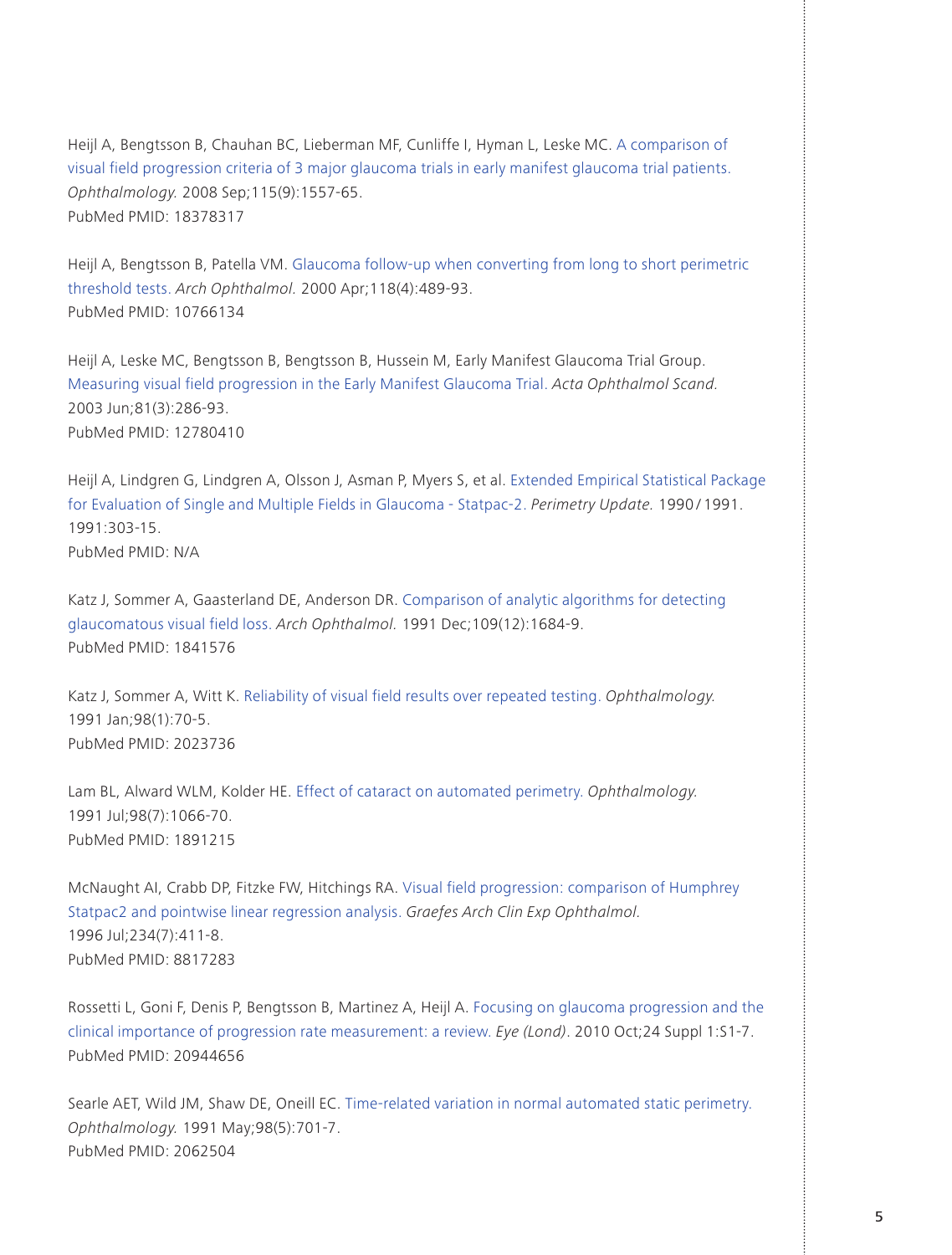Viswanathan AC, Fitzke FW, Hitchings RA. [Early detection of visual field progression in glaucoma: a](http://www.ncbi.nlm.nih.gov/pubmed/?term=9497460)  [comparison of PROGRESSOR and STATPAC 2.](http://www.ncbi.nlm.nih.gov/pubmed/?term=9497460) *Br J Ophthalmol.* 1997 Dec;81(12):1037-42. PubMed PMID: 9497460

Wild JM, Hutchings N, Hussey MK, Flanagan JG, Trope GE. [Pointwise univariate linear regression of](http://www.ncbi.nlm.nih.gov/pubmed/?term=9160027)  [perimetric sensitivity against follow-up time in glaucoma.](http://www.ncbi.nlm.nih.gov/pubmed/?term=9160027) *Ophthalmology.* 1997 May;104(5):808-15. PubMed PMID: 9160027

Wild JM, Moss ID, Whitaker D, Oneill EC. [The statistical interpretation of blue-on-yellow visual-field](http://www.ncbi.nlm.nih.gov/pubmed/?term=7775118)  [loss.](http://www.ncbi.nlm.nih.gov/pubmed/?term=7775118) *Invest Ophthalmol Vis Sci.* 1995 Jun;36(7):1398-410. PubMed PMID: 7775118

### Disability & Quality of Life (QOL)

Balcer LJ, Baier ML, Cohen JA, Kooijmans MF, Sandrock AW, Nano-Schiavi ML, et al. [Contrast letter](http://www.ncbi.nlm.nih.gov/pubmed/?term=14638957)  [acuity as a visual component for the Multiple Sclerosis Functional Composite](http://www.ncbi.nlm.nih.gov/pubmed/?term=14638957). *Neurology.* 2003 Nov 25;61(10):1367-73. PubMed PMID: 14638957

Cameron BD, Saffra NA, Strominger MB. [Laser in situ keratomileusis-induced optic neuropathy.](http://www.ncbi.nlm.nih.gov/pubmed/?term=11297479) *Ophthalmology.* 2001 Apr;108(4):660-5. PubMed PMID: 11297479

Crabb DP, Viswanathan AC. [Integrated visual fields: a new approach to measuring the binocular field](http://www.ncbi.nlm.nih.gov/pubmed/?term=15806374)  [of view and visual disability.](http://www.ncbi.nlm.nih.gov/pubmed/?term=15806374) *Graefes Arc Clin Exp Ophthalmol.* 2005 Mar;243(3):210-6. PubMed PMID: 15806374

Gutierrez P, Wilson MR, Johnson CA, Gordon M, Cioffi GA, Ritch R, et al. [Influence of glaucomatous](http://www.ncbi.nlm.nih.gov/pubmed/?term=9194730)  [visual field loss on health-related quality of life.](http://www.ncbi.nlm.nih.gov/pubmed/?term=9194730) *Arch Ophthalmol.* 1997 Jun;115(6):777-84. PubMed PMID: 9194730

Harding GFA, Wild JM, Robertson KA, Lawden MC, Betts TA, Barber C, et al. [Electro-oculography,](http://www.ncbi.nlm.nih.gov/pubmed/?term=11077455)  [electroretinography, visual evoked potentials, and multifocal electroretinography in patients with](http://www.ncbi.nlm.nih.gov/pubmed/?term=11077455)  [vigabatrin-attributed visual field constriction.](http://www.ncbi.nlm.nih.gov/pubmed/?term=11077455) *Epilepsia.* 2000 Nov;41(11):1420-31. PubMed PMID: 11077455

Hudson C, Flanagan JG, Turner GS, Chen HC, Young LB, McLeod D. [Short-wavelength sensitive visual](http://www.ncbi.nlm.nih.gov/pubmed/?term=9726594)  [field loss in patients with clinically significant diabetic macular oedema.](http://www.ncbi.nlm.nih.gov/pubmed/?term=9726594) *Diabetologia.*  1998 Aug;41(8):918-28. PubMed PMID: 9726594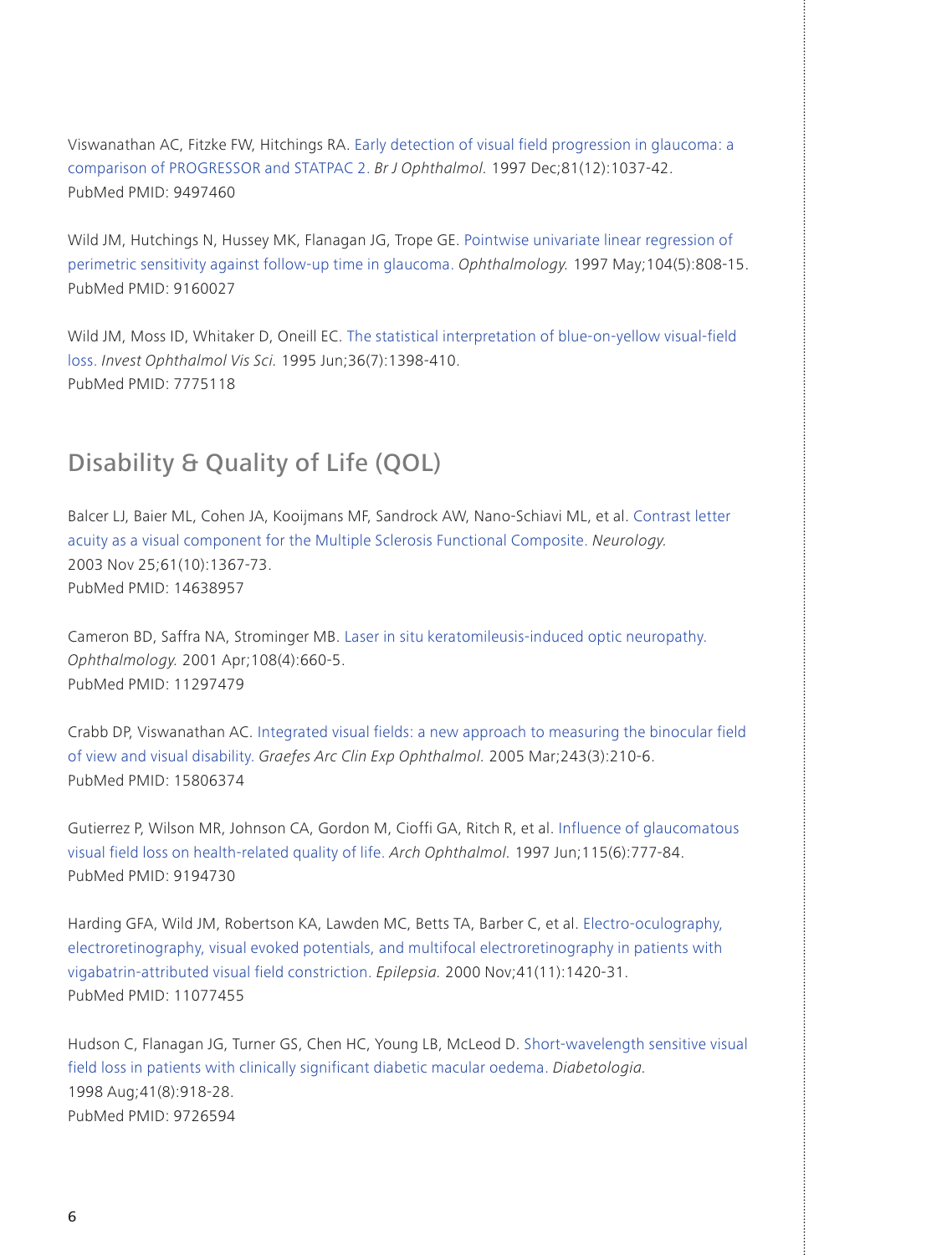Lawden MC, Eke T, Degg C, Harding GFA, Wild JM. [Visual field defects associated with vigabatrin](http://www.ncbi.nlm.nih.gov/pubmed/?term=10567485)  [therapy.](http://www.ncbi.nlm.nih.gov/pubmed/?term=10567485) *J Neurol Neurosurg Psychiatry.* 1999 Dec;67(6):716-22. PubMed PMID: 10567485

Manuchehri K, Goodman S, Siviter L, Nightingale S. [A controlled study of vigabatrin and visual](http://www.ncbi.nlm.nih.gov/pubmed/?term=10781514)  [abnormalities.](http://www.ncbi.nlm.nih.gov/pubmed/?term=10781514) *Br J Ophthalmol.* 2000 May;84(5):499-505. PubMed PMID: 10781514

McKean-Cowdin R, Varma R, Wu J, Hays RD, Azen SP. [Severity of visual field loss and health-related](http://www.ncbi.nlm.nih.gov/pubmed/?term=17399676)  [quality of life.](http://www.ncbi.nlm.nih.gov/pubmed/?term=17399676) *Am J Ophthalmol.* 2007 Jun;143(6):1013-23. PubMed PMID: 17399676

Rubin GS, West SK, Munoz B, Bandeen-Roche K, Zeger S, Schein O, et al[.](http://www.ncbi.nlm.nih.gov/pubmed/?term=9071208) A comprehensive assessment of visual impairment in a population of older Americans. The SEE Study. Salisbury Eye Evaluation Project. *Invest Ophthalmol Vis Sci.* 1997 Mar;38(3):557-68. PubMed PMID: 9071208

Turano KA, Broman AT, Bandeen-Roche K, Munoz B, Rubin GS, West SK, et al. [Association of visual field](http://www.ncbi.nlm.nih.gov/pubmed/?term=15181354) [loss and mobility performance in older adults: Salisbury Eye Evaluation Study.](http://www.ncbi.nlm.nih.gov/pubmed/?term=15181354) *Opt Vis Sci.*  2004 May;81(5):298-307. PubMed PMID: 15181354

Turano KA, Rubin GS, Quigley HA. [Mobility performance in glaucoma.](http://www.ncbi.nlm.nih.gov/pubmed/?term=10549639) *Invest Ophthalmol Vis Sci.* 1999 Nov;40(12):2803-9. PubMed PMID: 10549639

Wood JM, Troutbeck R. [Elderly drivers and simulated visual impairment.](http://www.ncbi.nlm.nih.gov/pubmed/?term=7753525) *Optom Vis Sci.*  1995 Feb;72(2):115-24. PubMed PMID: 7753525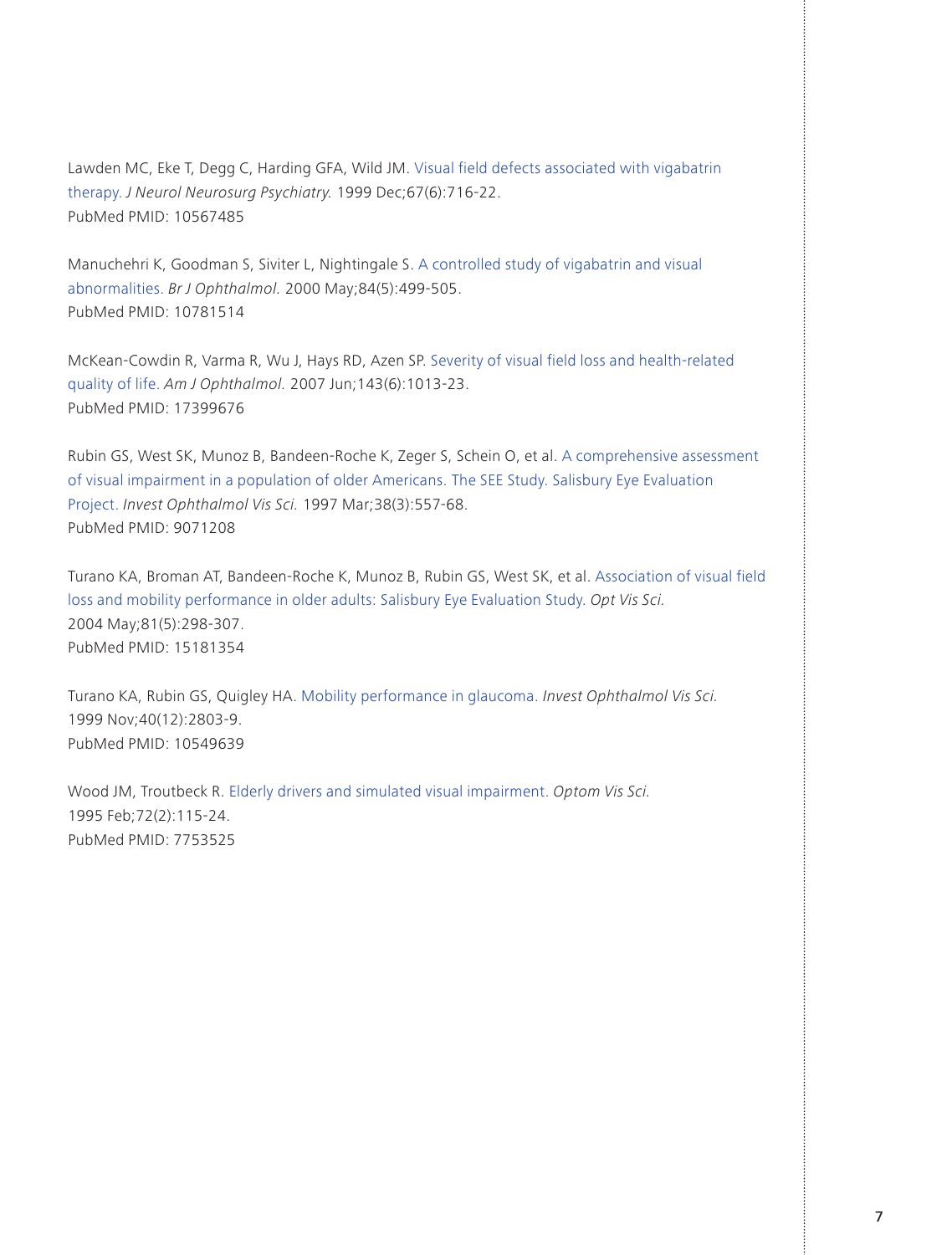#### Glaucoma

Araie M, Yamagami J, Suziki Y. [Visual field defects in normal-tension and high-tension glaucoma.](http://www.ncbi.nlm.nih.gov/pubmed/?term=8259278) *Ophthalmology.* 1993 Dec;100(12):1808-14. PubMed PMID: 8259278

Bhandari A, Crabb DP, Poinoosawmy D, Fitzke FW, Hitchings RA, Noureddin BN. [Effect of surgery on](http://www.ncbi.nlm.nih.gov/pubmed/?term=9224466)  [visual field progression in normal-tension glaucoma.](http://www.ncbi.nlm.nih.gov/pubmed/?term=9224466) *Ophthalmology.* 1997 Jul;104(7):1131-7. PubMed PMID: 9224466

Broman AT, Quigley HA, West SK, Katz J, Munoz B, Bandeen-Roche K, et al. [Estimating the rate of](http://www.ncbi.nlm.nih.gov/pubmed/?term=18172076)  [progressive visual field damage in those with open-angle glaucoma, from cross-sectional data.](http://www.ncbi.nlm.nih.gov/pubmed/?term=18172076) *Invest Ophthalmol Vis Sci.* 2008 Jan;49(1):66-76. PubMed PMID: 18172076

Chauhan BC, Tompkins JD, Leblanc RP, Mccormick TA. [Characteristics of frequency-of-seeing curves in](http://www.ncbi.nlm.nih.gov/pubmed/?term=8258511)  [normal subjects, patients with suspected glaucoma, and patients with glaucoma](http://www.ncbi.nlm.nih.gov/pubmed/?term=8258511). *Invest Ophthalmol Vis Sci.* 1993 Dec;34(13):3534-40. PubMed PMID: 8258511

Chen PP, Park RJ. [Visual field progression in patients with initially unilateral visual field loss from chronic](http://www.ncbi.nlm.nih.gov/pubmed/?term=10964831)  [open-angle glaucoma.](http://www.ncbi.nlm.nih.gov/pubmed/?term=10964831) *Ophthalmology.* 2000 Sep;107(9):1688-92. PubMed PMID: 10964831

Choi J, Kim KH, Jeong J, Cho HS, Lee CH, Kook MS. [Circadian fluctuation of mean ocular perfusion](http://www.ncbi.nlm.nih.gov/pubmed/?term=17197523)  [pressure is a consistent risk factor for normal-tension glaucoma.](http://www.ncbi.nlm.nih.gov/pubmed/?term=17197523) *Invest Ophthalmol Vis Sci.* 2007 Jan;48(1):104-11. PubMed PMID: 17197523

Coleman AL, Miglior S. [Risk factors for glaucoma onset and progression.](http://www.ncbi.nlm.nih.gov/pubmed/?term=19038621) *Surv Ophthalmology.*  2008 Nov;53:S3-S10. PubMed PMID: 19038621

Coleman AL, Quigley HA, Vitale S, Dunkelberger G. [Displacement of the optic nerve head by acute](http://www.ncbi.nlm.nih.gov/pubmed/?term=2023730)  [changes in intraocular-pressure in monkey eyes.](http://www.ncbi.nlm.nih.gov/pubmed/?term=2023730) *Ophthalmology.* 1991 Jan;98(1):35-40. PubMed PMID: 2023730

Colotto A, Falsini B, Salgarello T, Iarossi G, Galan ME, Scullica L. [Photopic negative response of](http://www.ncbi.nlm.nih.gov/pubmed/?term=10892864)  [the human ERG: losses associated with glaucomatous damage.](http://www.ncbi.nlm.nih.gov/pubmed/?term=10892864) *Invest Ophthalmol Vis Sci.* 2000 Jul;41(8):2205-11. PubMed PMID: 10892864

Findl O, Rainer G, Dallinger S, Dorner G, Polak K, Kiss B, et al. [Assessment of optic disk blood flow in](http://www.ncbi.nlm.nih.gov/pubmed/?term=11078837)  [patients with open-angle glaucoma.](http://www.ncbi.nlm.nih.gov/pubmed/?term=11078837) *Am J Ophthalmol.* 2000 Nov;130(5):589-96. PubMed PMID: 11078837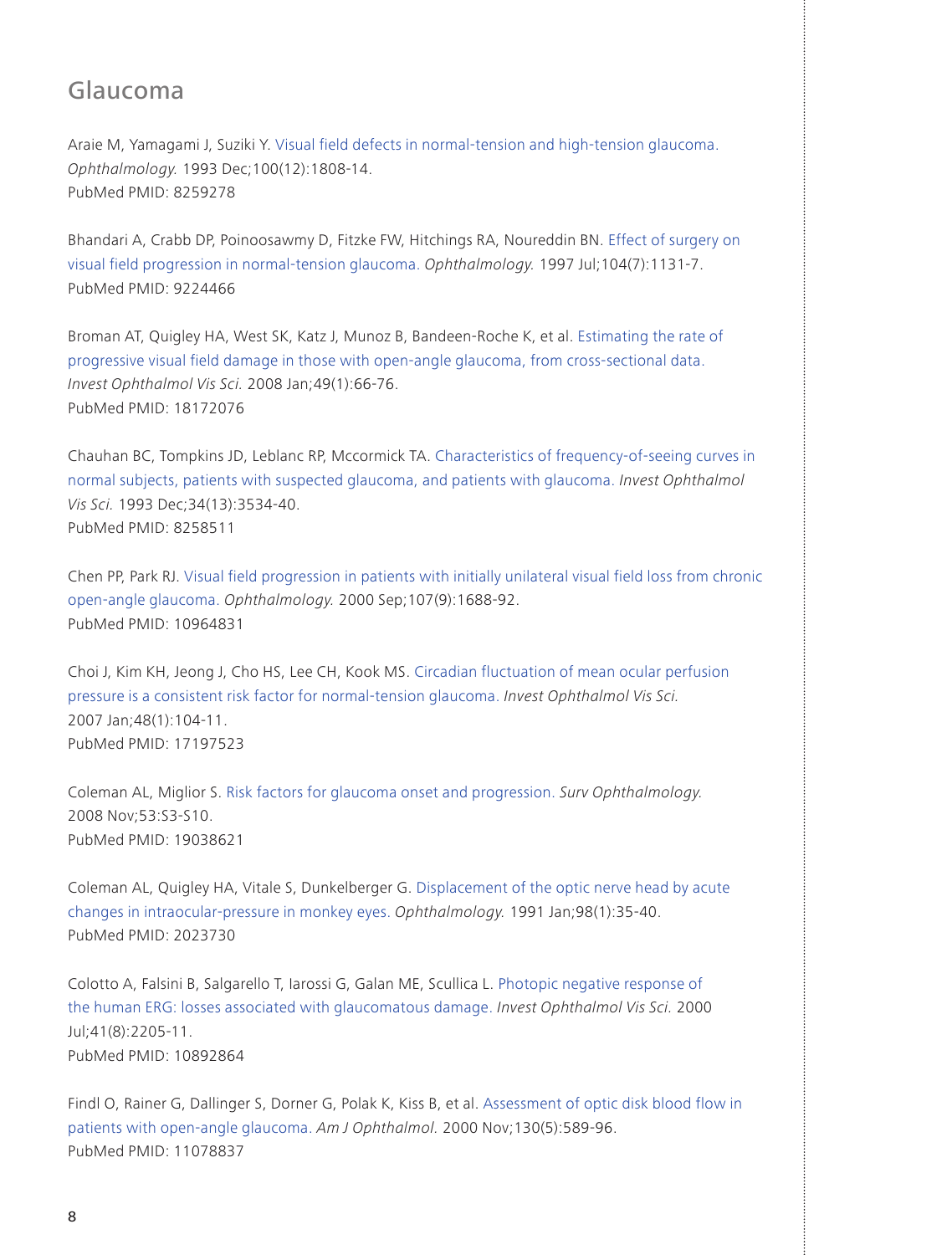Geyer O, Cohen N, Segev E, Rath EZ, Melamud L, Peled R, et al. [The prevalence of glaucoma in](http://www.ncbi.nlm.nih.gov/pubmed/?term=14644220)  [patients with sleep apnea syndrome: same as in the general population.](http://www.ncbi.nlm.nih.gov/pubmed/?term=14644220) *Am J Ophthalmol.* 2003 Dec;136(6):1093-6. PubMed PMID: 14644220

Graham SL, Drance SM, Chauhan BC, Swindale NV, Hnik P, Mikelberg FS, et al. [Comparison of](http://www.ncbi.nlm.nih.gov/pubmed/?term=8977479)  [psychophysical and electrophysiological testing in early glaucoma.](http://www.ncbi.nlm.nih.gov/pubmed/?term=8977479) *Invest Ophthalmol Vis Sci.*  1996 Dec;37(13):2651-62. PubMed PMID: 8977479

Graham SL, Drance SM, Wijsman K, Douglas GR, Mikelberg FS. [Ambulatory blood pressure monitoring](http://www.ncbi.nlm.nih.gov/pubmed/?term=7831043)  [in glaucoma. The nocturnal dip](http://www.ncbi.nlm.nih.gov/pubmed/?term=7831043). *Ophthalmology.* 1995 Jan;102(1):61-9. PubMed PMID: 7831043

Grodum K, Heijl A, Bengtsson B. [Refractive error and glaucoma.](http://www.ncbi.nlm.nih.gov/pubmed/?term=11782219) *Acta Ophthalmol Scand*. 2001 Dec;79(6):560-6. PubMed PMID: 11782219

Grunwald JE, Piltz J, Hariprasad SM, DuPont J. [Optic nerve and choroidal circulation in glaucoma.](http://www.ncbi.nlm.nih.gov/pubmed/?term=9804141) *Invest Ophthalmol Vis Sci.* 1998 Nov;39(12):2329-36. PubMed PMID: 9804141

Harwerth RS, Smith EL, DeSantis L. [Experimental glaucoma: perimetric field defects and intraocular](http://www.ncbi.nlm.nih.gov/pubmed/?term=9407368)  [pressure.](http://www.ncbi.nlm.nih.gov/pubmed/?term=9407368) *J Glaucoma.* 1997 Dec;6(6):390-401. PubMed PMID: 9407368

Hasegawa S, Takagi M, Usui T, Takada R, Abe H. [Waveform changes of the first-order multifocal](http://www.ncbi.nlm.nih.gov/pubmed/?term=10798681)  [electroretinogram in patients with glaucoma.](http://www.ncbi.nlm.nih.gov/pubmed/?term=10798681) *Invest Ophthalmol Vis Sci.* 2000 May;41(6):1597-603. PubMed PMID: 10798681

Heijl A, Buchholz P, Norrgren G, Bengtsson B. [Rates of visual field progression in clinical glaucoma care.](http://www.ncbi.nlm.nih.gov/pubmed/?term=23066646) *Acta Ophthalmol*. 2013 Aug;91(5):406-12. PubMed PMID: 23066646

Henson DB, Artes PH, Chauhan BC. [Diffuse loss of sensitivity in early glaucoma.](http://www.ncbi.nlm.nih.gov/pubmed/?term=10586936) *Invest Ophthalmol Vis Sci.*  1999 Dec;40(13):3147-51. PubMed PMID: 10586936

Hood DC, Greenstein VC. [Multifocal VEP and ganglion cell damage: applications and limitations for the](http://www.ncbi.nlm.nih.gov/pubmed/?term=12604058)  [study of glaucoma.](http://www.ncbi.nlm.nih.gov/pubmed/?term=12604058) *Prog Retin Eye Res.* 2003 Mar;22(2):201-51. PubMed PMID: 12604058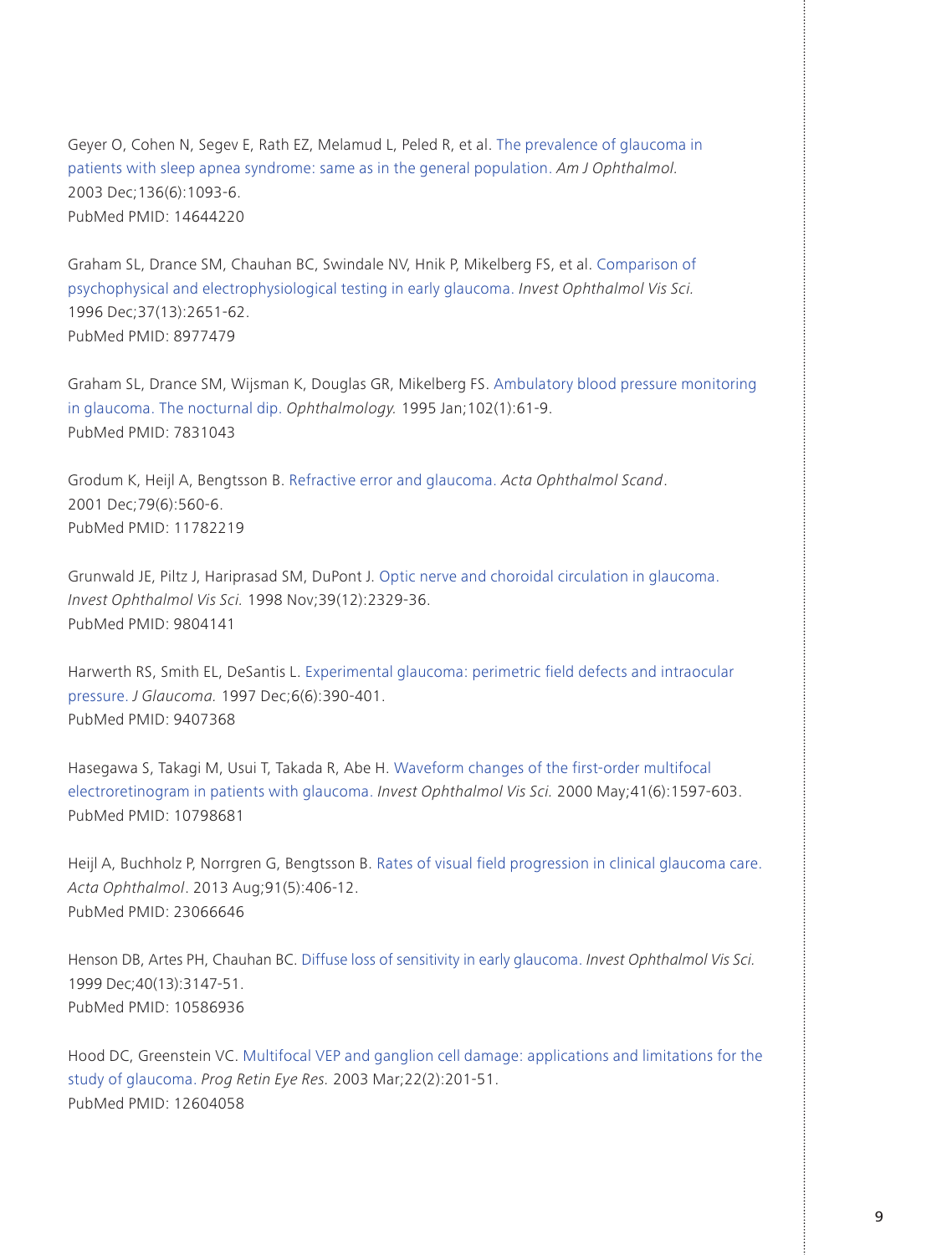Hood DC, Greenstein VC, Holopigian K, Bauer R, Firoz B, Liebmann JM, et al. [An attempt to detect](http://www.ncbi.nlm.nih.gov/pubmed/?term=10798678)  [glaucomatous damage to the inner retina with the multifocal ERG.](http://www.ncbi.nlm.nih.gov/pubmed/?term=10798678) *Invest Ophthalmol Vis Sci.* 2000 May;41(6):1570-9. PubMed PMID: 10798678

Hood DC, Xu L, Thienprasiddhi P, Greenstein VC, Odel JG, Grippo TM, et al. [The pattern](http://www.ncbi.nlm.nih.gov/pubmed/?term=15980229)  [electroretinogram in glaucoma patients with confirmed visual field deficits.](http://www.ncbi.nlm.nih.gov/pubmed/?term=15980229) *Invest Ophthalmol Vis Sci.*  2005 Jul;46(7):2411-8. PubMed PMID: 15980229

Katz J, Congdon N, Friedman DS. [Methodological variations in estimating apparent progressive visual](http://www.ncbi.nlm.nih.gov/pubmed/?term=10496384)  [field loss in clinical trials of glaucoma treatment.](http://www.ncbi.nlm.nih.gov/pubmed/?term=10496384) *Arch Ophthalmol.* 1999 Sep;117(9):1137-42. PubMed PMID: 10496384

Katz J, Gilbert D, Quigley HA, Sommer A. [Estimating progression of visual field loss in glaucoma.](http://www.ncbi.nlm.nih.gov/pubmed/?term=9186444) *Ophthalmology.* 1997 Jun;104(6):1017-25. PubMed PMID: 9186444

Klistorner A, Graham SL. [Objective perimetry in glaucoma.](http://www.ncbi.nlm.nih.gov/pubmed/?term=11097611) *Ophthalmology.* 2000 Dec;107(12):2283-99. PubMed PMID: 11097611

Lachkar Y, Neverauskiene J, Jeanteur-Lunel MN, Gracies H, Berkani M, Ecoffet M, et al. [Nonpenetrating](http://www.ncbi.nlm.nih.gov/pubmed/?term=15005582)  [deep sclerectomy: a 6-year retrospective study.](http://www.ncbi.nlm.nih.gov/pubmed/?term=15005582) *Eur J Ophthalmol.* 2004 Jan-Feb;14(1):26-36. PubMed PMID: 15005582

Lee BL, Gutierrez P, Gordon M, Wilson MR, Cioffi GA, Ritch R, et al. [The Glaucoma Symptom Scale.](http://www.ncbi.nlm.nih.gov/pubmed/?term=9682698)  [A brief index of glaucoma-specific symptoms.](http://www.ncbi.nlm.nih.gov/pubmed/?term=9682698) *Arch Ophthalmol.* 1998 Jul;116(7):861-6. PubMed PMID: 9682698

Migdal C, Gregory W, Hitchings R. [Long-term functional outcome after early surgery compared with](http://www.ncbi.nlm.nih.gov/pubmed/?term=7936562)  [laser and medicine in open-angle glaucoma.](http://www.ncbi.nlm.nih.gov/pubmed/?term=7936562) *Ophthalmology.* 1994 Oct;101(10):1651-6. PubMed PMID: 7936562

Mills RP, Budenz DL, Lee PP, Noecker RJ, Walt JG, Siegartel LR, et al. [Categorizing the stage of glaucoma](http://www.ncbi.nlm.nih.gov/pubmed/?term=16386972)  [from pre-diagnosis to end-stage disease.](http://www.ncbi.nlm.nih.gov/pubmed/?term=16386972) *Am J Ophthalmol.* 2006 Jan;141(1):24-30. PubMed PMID: 16386972

Noureddin BN, Poinoosawmy D, Fietzke FW, Hitchings RA. [Regression analysis of visual-field](http://www.ncbi.nlm.nih.gov/pubmed/?term=1873271)  [progression in low tension glaucoma.](http://www.ncbi.nlm.nih.gov/pubmed/?term=1873271) *Br J Ophthalmol.* 1991 Aug;75(8):493-5. PubMed PMID: 1873271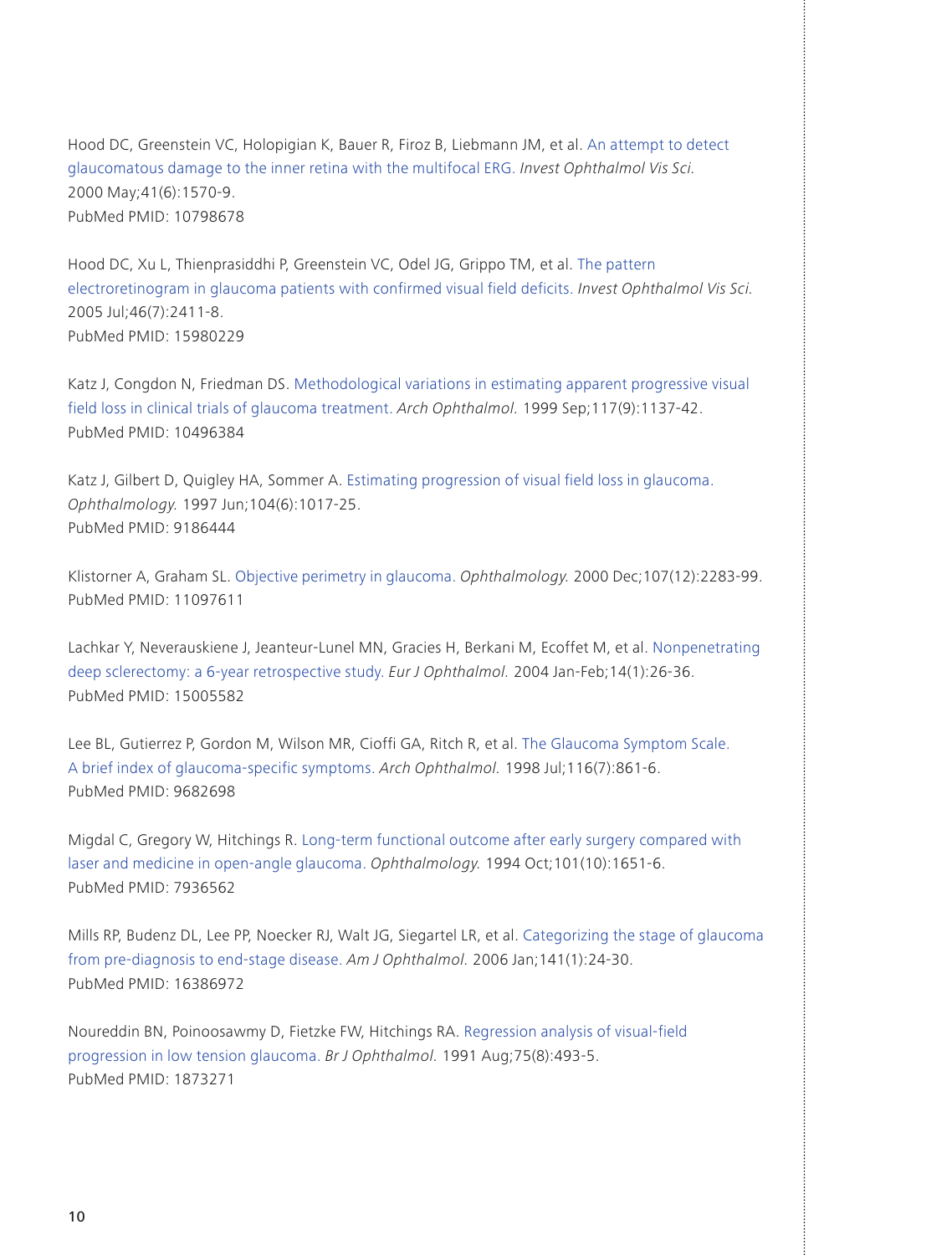Parrish RK, Gedde SJ, Scott IU, Feuer WJ, Schiffman JC, Mangione CM, et al. [Visual function and quality](http://www.ncbi.nlm.nih.gov/pubmed/?term=9366678)  [of life among patients with glaucoma.](http://www.ncbi.nlm.nih.gov/pubmed/?term=9366678) *Arch Ophthalmol.* 1997 Nov;115(11):1447-55. PubMed PMID: 9366678

Poinoosawmy D, Fontana L, Wu JX, Bunce CV, Hitchings RA. [Frequency of asymmetric visual field](http://www.ncbi.nlm.nih.gov/pubmed/?term=9627646)  [defects in normal-tension and high-tension glaucoma](http://www.ncbi.nlm.nih.gov/pubmed/?term=9627646). *Ophthalmology.* 1998 Jun;105(6):988-91. PubMed PMID: 9627646

Sacca SC, Pascotto A, Camicione P, Capris P, Izzotti A. [Oxidative DNA damage in the human trabecular](http://www.ncbi.nlm.nih.gov/pubmed/?term=15824217)  [meshwork: clinical correlation in patients with primary open-angle glaucoma.](http://www.ncbi.nlm.nih.gov/pubmed/?term=15824217) *Arch Ophthalmol.* 2005 Apr;123(4):458-63. PubMed PMID: 15824217

Sawada A, Kitazawa Y, Yamamoto T, Okabe I, Ichien K. [Prevention of visual field defect progression](http://www.ncbi.nlm.nih.gov/pubmed/?term=8594515)  [with brovincamine in eyes with normal-tension glaucoma.](http://www.ncbi.nlm.nih.gov/pubmed/?term=8594515) *Ophthalmology.* 1996 Feb;103(2):283-8. PubMed PMID: 8594515

Smith SD, Katz J, Quigley HA. [Effect of cataract extraction on the results of automated perimetry in](http://www.ncbi.nlm.nih.gov/pubmed/?term=9400784)  [glaucoma](http://www.ncbi.nlm.nih.gov/pubmed/?term=9400784). *Arch Ophthalmol.* 1997 Dec;115(12):1515-9. PubMed PMID: 9400784

Tokunaga T, Kashiwagi K, Tsumura T, Taguchi K, Tsukahara S. [Association between nocturnal blood](http://www.ncbi.nlm.nih.gov/pubmed/?term=15295667)  [pressure reduction and progression of visual field defect in patients with primary open-angle glaucoma](http://www.ncbi.nlm.nih.gov/pubmed/?term=15295667)  [or normal-tension glaucoma.](http://www.ncbi.nlm.nih.gov/pubmed/?term=15295667) *Jpn J Ophthalmol.* 2004 Jul-Aug;48(4):380-5. PubMed PMID: 15295667

Tsai CS, Shin DH, Wan JY, Zeiter JH. [Visual field global indexes in patients with reversal of glaucomatous](http://www.ncbi.nlm.nih.gov/pubmed/?term=1945318)  [cupping after intraocular-pressure reduction.](http://www.ncbi.nlm.nih.gov/pubmed/?term=1945318) *Ophthalmology.* 1991 Sep;98(9):1412-9. PubMed PMID: 1945318

Viswanathan S, Frishman LJ, Robson JG, Walters JW. [The photopic negative response of the flash](http://www.ncbi.nlm.nih.gov/pubmed/?term=11157891)  [electroretinogram in primary open angle glaucoma.](http://www.ncbi.nlm.nih.gov/pubmed/?term=11157891) *Invest Ophthalmol Vis Sci.* 2001 Feb;42(2):514-22. PubMed PMID: 11157891

Wall M, Ketoff KM. [Random dot motion perimetry in patients with glaucoma and in normal subjects.](http://www.ncbi.nlm.nih.gov/pubmed/?term=7485360) *Am J Ophthalmol.* 1995 Nov;120(5):587-96. PubMed PMID: 7485360

Wilson MR, Kosoko O, Cowan CL, Sample PA, Johnson CA, Haynatzki G, et al. [Progression of](http://www.ncbi.nlm.nih.gov/pubmed/?term=12208252)  [visual field loss in untreated glaucoma patients and glaucoma suspects in St. Lucia, West Indies.](http://www.ncbi.nlm.nih.gov/pubmed/?term=12208252)  *Am J Ophthalmol.* 2002 Sep;134(3):399-405. PubMed PMID: 12208252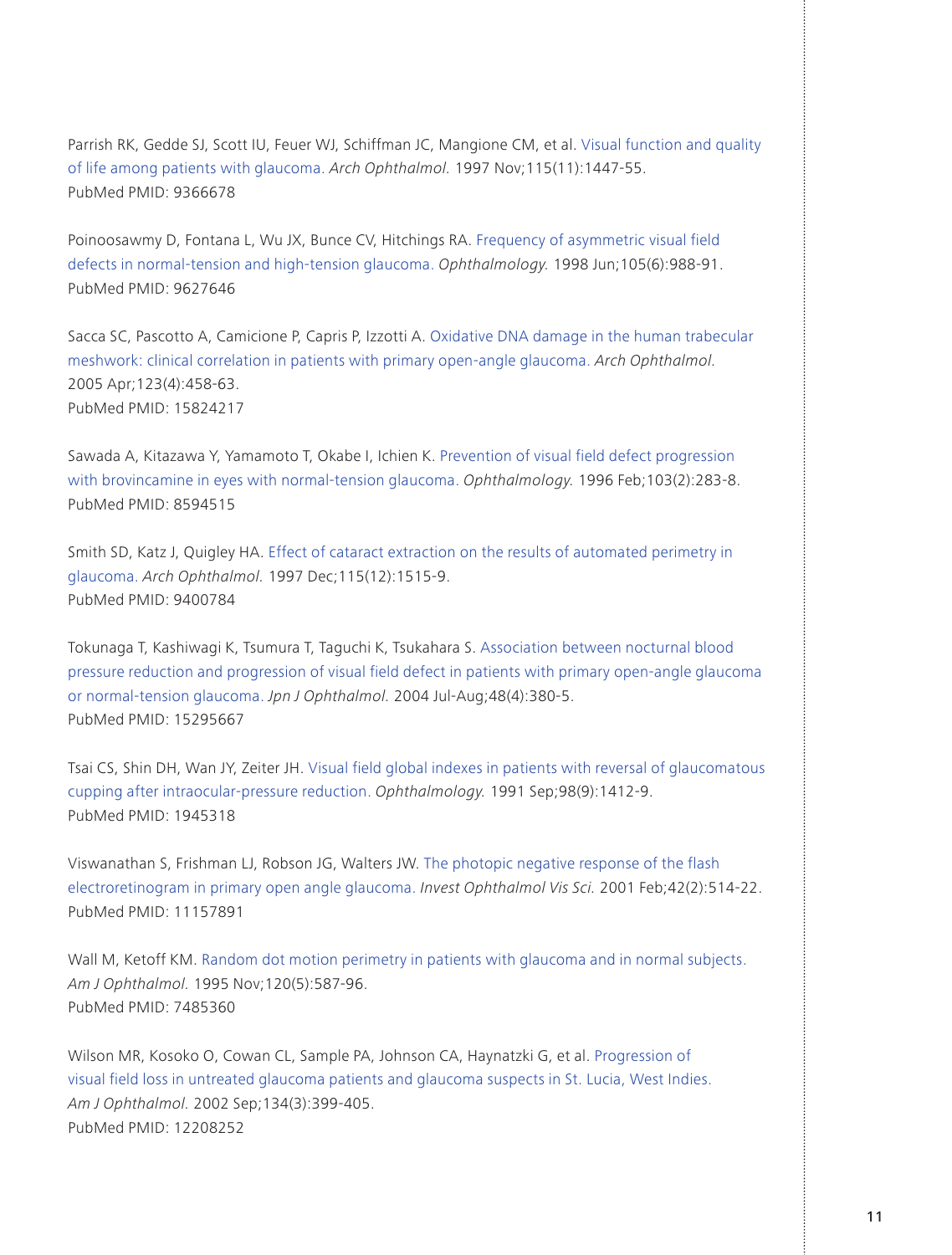### Neurology

Kelman SE, Elman MJ. [Optic nerve sheath decompression for nonarteritic ischemic optic neuropathy](http://www.ncbi.nlm.nih.gov/pubmed/?term=2025169)  [improves multiple visual function measurements.](http://www.ncbi.nlm.nih.gov/pubmed/?term=2025169) *Arch Ophthalmol.* 1991 May;109(5):667-71. PubMed PMID: 2025169

Hood DC, Zhang X, Greenstein C, Kangovi S, Odel JG, Liebmann JM, et al. [An interocular](http://www.ncbi.nlm.nih.gov/pubmed/?term=10798679)  [comparison of the multifocal VEP: a possible technique for detecting local damage to the optic nerve.](http://www.ncbi.nlm.nih.gov/pubmed/?term=10798679) *Invest Ophthalmol Vis Sci.* 2000 May;41(6):1580-7. PubMed PMID: 10798679

Hughes TS, Abou-Khalil B, Lavin PJM, Fakhoury T, Blumenkopf B, Donahue SP. [Visual field defects](http://www.ncbi.nlm.nih.gov/pubmed/?term=10408554)  [after temporal lobe resection - a prospective quantitative analysis.](http://www.ncbi.nlm.nih.gov/pubmed/?term=10408554) *Neurology.* 1999 Jul 13;53(1):167-72. PubMed PMID: 10408554

Rowe FJ, Sarkies NJ. [Assessment of visual function in idiopathic intracranial hypertension:](http://www.ncbi.nlm.nih.gov/pubmed/?term=9614526)  [a prospective study.](http://www.ncbi.nlm.nih.gov/pubmed/?term=9614526) *Eye (Lond).* 1998 Feb;12:111-8. PubMed PMID: 9614526

Spoor TC, Mchenry JG. [Long-term effectiveness of optic nerve sheath decompression for](http://www.ncbi.nlm.nih.gov/pubmed/?term=8489443)  [pseudotumor cerebri.](http://www.ncbi.nlm.nih.gov/pubmed/?term=8489443) *Arch Ophthalmol.* 1993 May;111(5):632-5. PubMed PMID: 8489443

Wakakura M, Yokoe J. [Evidence for preserved direct pupillary light response in Leber's hereditary](http://www.ncbi.nlm.nih.gov/pubmed/?term=7612556)  [optic neuropathy.](http://www.ncbi.nlm.nih.gov/pubmed/?term=7612556) *Br J Ophthalmol.* 1995 May;79(5):442-6. PubMed PMID: 7612556

Wall M, White WN. [Asymmetric papilledema in idiopathic intracranial hypertension: prospective](http://www.ncbi.nlm.nih.gov/pubmed/?term=9430554)  [interocular comparison of sensory visual function.](http://www.ncbi.nlm.nih.gov/pubmed/?term=9430554) *Invest Ophthalmol Vis Sci.* 1998 Jan;39(1):134-42. PubMed PMID: 9430554

#### Perimetric Testing and Strategies

Artes PH, Hutchison DM, Nicolela MT, LeBlanc RP, Chauhan BC. [Threshold and variability properties](http://www.ncbi.nlm.nih.gov/pubmed/?term=15980235)  [of matrix frequency-doubling technology and standard automated perimetry in glaucoma.](http://www.ncbi.nlm.nih.gov/pubmed/?term=15980235) *Invest Ophthalmol Vis Sci.* 2005 Jul;46(7):2451-7. PubMed PMID: 15980235

Artes PH, Iwase A, Ohno Y, Kitazawa Y, Chauban BC. [Properties of perimetric threshold estimates](http://www.ncbi.nlm.nih.gov/pubmed/?term=12147599)  [from Full Threshold, SITA Standard, and SITA Fast strategies.](http://www.ncbi.nlm.nih.gov/pubmed/?term=12147599) *Invest Ophthalmol Vis Sci.* 2002 Aug;43(8):2654-9. PubMed PMID: 12147599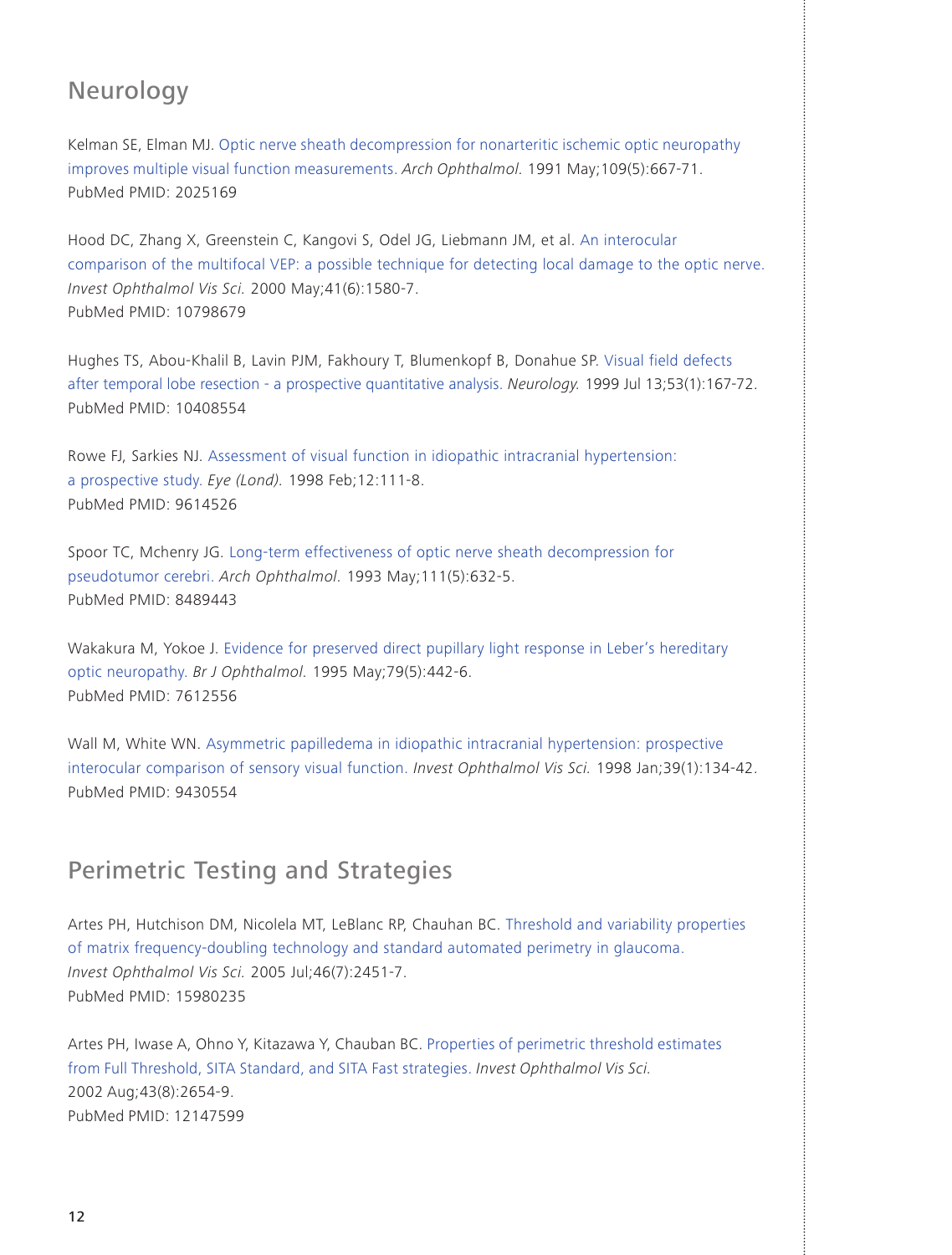Beck RW, Bergstrom TJ, Lichter PR. [A clinical comparison of visual field testing with a new automated](http://www.ncbi.nlm.nih.gov/pubmed/?term=3974997)  [perimeter, the Humphrey Field Analyzer, and the Goldmann perimeter.](http://www.ncbi.nlm.nih.gov/pubmed/?term=3974997) *Ophthalmology.* 1985;92(1):77-82. PubMed PMID: 3974997

Bengtsson B, Heijl A. [Comparing significance and magnitude of glaucomatous visual field defects using](http://www.ncbi.nlm.nih.gov/pubmed/?term=10321527)  [the SITA and Full Threshold strategies.](http://www.ncbi.nlm.nih.gov/pubmed/?term=10321527) *Acta Ophthalmol Scand.* 1999 Apr;77(2):143-6. PubMed PMID: 10321527

Bengtsson B, Heijl A. [Evaluation of a new perimetric threshold strategy, SITA, in patients with manifest](http://www.ncbi.nlm.nih.gov/pubmed/?term=9686835)  [and suspect glaucoma](http://www.ncbi.nlm.nih.gov/pubmed/?term=9686835). *Acta Ophthalmol Scand.* 1998 Jun;76(3):268-72. PubMed PMID: 9686835

Bengtsson B, Heijl A. I[nter-subject variability and normal limits of the SITA Standard, SITA Fast, and the](http://www.ncbi.nlm.nih.gov/pubmed/?term=10321523)  [Humphrey Full Threshold computerized perimetry strategies, SITA STATPAC.](http://www.ncbi.nlm.nih.gov/pubmed/?term=10321523) *Acta Ophthalmol Scand.*  1999 Apr;77(2):125-9. PubMed PMID: 10321523

Bengtsson B, Heijl A. [SITA Fast, a new rapid perimetric threshold test. Description of methods](http://www.ncbi.nlm.nih.gov/pubmed/?term=9716329)  [and evaluation in patients with manifest and suspect glaucoma.](http://www.ncbi.nlm.nih.gov/pubmed/?term=9716329) *Acta Ophthalmol Scand.* 1998 Aug;76(4):431-7. PubMed PMID: 9716329

Bengtsson B, Heijl A, Olsson J. [Evaluation of a new threshold visual field strategy, SITA, in normal](http://www.ncbi.nlm.nih.gov/pubmed/?term=9591946)  [subjects. Swedish Interactive Thresholding Algorithm](http://www.ncbi.nlm.nih.gov/pubmed/?term=9591946). *Acta Ophthalmol Scand.* 1998 Apr;76(2):165-9. PubMed PMID: 9591946

Bengtsson B, Olsson J, Heijl A, Rootzen H. [A new generation of algorithms for computerized threshold](http://www.ncbi.nlm.nih.gov/pubmed/?term=9374242)  [perimetry, SITA](http://www.ncbi.nlm.nih.gov/pubmed/?term=9374242). *Acta Ophthalmol Scand.* 1997 Aug;75(4):368-75. PubMed PMID: 9374242

Birch MK, Wishart PK, Odonnell NP. [Determining progressive visual field loss in serial Humphrey visual](http://www.ncbi.nlm.nih.gov/pubmed/?term=9097752)  [fields.](http://www.ncbi.nlm.nih.gov/pubmed/?term=9097752) *Ophthalmology.* 1995 Aug;102(8):1227-34. PubMed PMID: 9097752

Bjerre A, Grigg JR, Parry NRA, Henson DB. [Test-retest variability of multifocal visual evoked potential](http://www.ncbi.nlm.nih.gov/pubmed/?term=15505053)  [and SITA standard perimetry in glaucoma](http://www.ncbi.nlm.nih.gov/pubmed/?term=15505053). *Invest Ophthalmol Vis Sci.* 2004 Nov;45(11):4035-40. PubMed PMID: 15505053

Blumenthal EZ, Sample PA, Zangwill L, Lee AC, Kono Y, Weinreb RN. [Comparison of long-term](http://www.ncbi.nlm.nih.gov/pubmed/?term=10704545)  [variability for standard and short-wavelength automated perimetry in stable glaucoma patients.](http://www.ncbi.nlm.nih.gov/pubmed/?term=10704545) *Am J Ophthalmol.* 2000 Mar;129(3):309-13. PubMed PMID: 10704545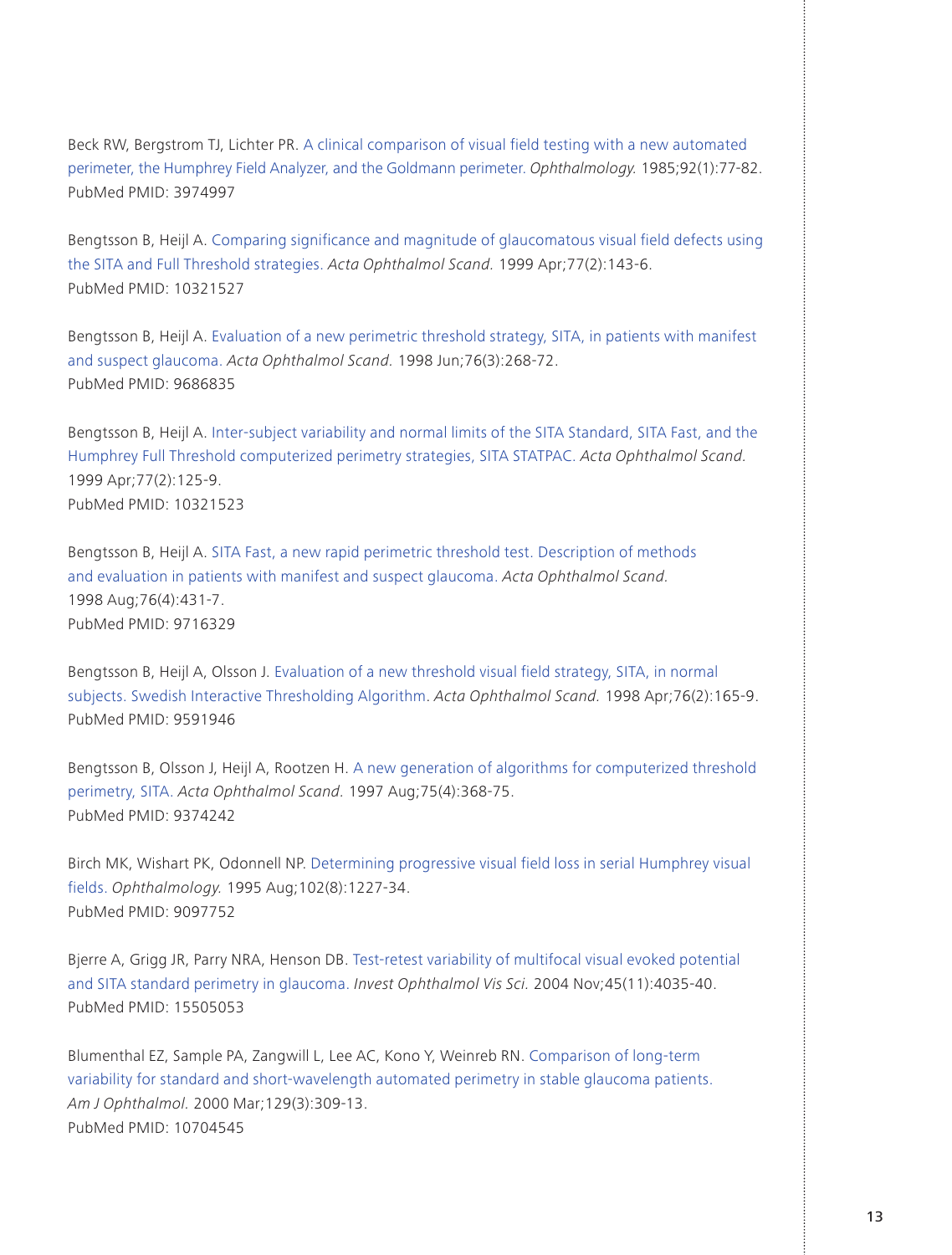Brenton RS, Phelps CD. [The normal visual field on the Humphrey field analyzer.](http://www.ncbi.nlm.nih.gov/pubmed/?term=3822395) *Ophthalmologica.*  1986;193(1-2):56-74. PubMed PMID: 3822395

Burnstein Y, Ellish NJ, Magbalon M, Higginbotham EJ. [Comparison of frequency doubling perimetry](http://www.ncbi.nlm.nih.gov/pubmed/?term=10704548)  [with Humphrey visual field analysis in a glaucoma practice.](http://www.ncbi.nlm.nih.gov/pubmed/?term=10704548) *Am J Ophthalmol.* 2000 Mar;129(3):328-33. PubMed PMID: 10704548

Casson R, James B, Rubinstein A, Ali H. [Clinical comparison of frequency doubling technology](http://www.ncbi.nlm.nih.gov/pubmed/?term=11222348)  [perimetry and Humphrey perimetry.](http://www.ncbi.nlm.nih.gov/pubmed/?term=11222348) *Br J Ophthalmol.* 2001 Mar;85(3):360-2. PubMed PMID: 11222348

Chan KL, Lee TW, Sample P, Goldbaum MH, Weinreb RN, Sejnowski ATJ. [Comparison of machine](http://www.ncbi.nlm.nih.gov/pubmed/?term=12214886)  [learning and traditional classifiers in glaucoma diagnosis.](http://www.ncbi.nlm.nih.gov/pubmed/?term=12214886) *IEEE Trans Biomed Eng.* 2002 Sep;49(9):963-74. PubMed PMID: 12214886

Chauhan BC, House PH, McCormick TA, LeBlanc RP. [Comparison of conventional and high-pass](http://www.ncbi.nlm.nih.gov/pubmed/?term=9930157)  [resolution perimetry in a prospective study of patients with glaucoma and healthy controls.](http://www.ncbi.nlm.nih.gov/pubmed/?term=9930157) *Arch Ophthalmol.* 1999 Jan;117(1):24-33. PubMed PMID: 9930157

Fitzke FW, Crabb DP, Mcnaught AI, Edgar DF, Hitchings RA. [Image processing of computerized visual](http://www.ncbi.nlm.nih.gov/pubmed/?term=7703195)  [field data.](http://www.ncbi.nlm.nih.gov/pubmed/?term=7703195) *Br J Ophthalmol.* 1995 Mar;79(3):207-12. PubMed PMID: 7703195

Flanagan JG, Moss ID, Wild JM, Hudson C, Prokopich L, Whitaker D, et al. [Evaluation of Fastpac : a new](http://www.ncbi.nlm.nih.gov/pubmed/?term=8224946)  [strategy for threshold estimation with the Humphrey Field Analyzer.](http://www.ncbi.nlm.nih.gov/pubmed/?term=8224946) *Graefes Arch Clin Exp Ophthalmol.* 1993 Aug;231(8):465-9. PubMed PMID: 8224946

Goldberg I, Graham SL, Klistorner AI. [Multifocal objective perimetry in the detection of glaucomatous](http://www.ncbi.nlm.nih.gov/pubmed/?term=11755837)  [field loss.](http://www.ncbi.nlm.nih.gov/pubmed/?term=11755837) *Am J Ophthalmol.* 2002 Jan;133(1):29-39. PubMed PMID: 11755837

Graham SL, Klistorner AI, Goldberg I. [Clinical application of objective perimetry using multifocal visual](http://www.ncbi.nlm.nih.gov/pubmed/?term=15955974)  [evoked potentials in glaucoma practice.](http://www.ncbi.nlm.nih.gov/pubmed/?term=15955974) *Arch Ophthalmol.* 2005 Jun;123(6):729-39. PubMed PMID: 15955974

Harwerth RS, Smith EL, Desantis L. [Behavioral perimetry in monkeys.](http://www.ncbi.nlm.nih.gov/pubmed/?term=8425837) *Invest Ophthalmol Vis Sci.* 1993 Jan;34(1):31-40. PubMed PMID: 8425837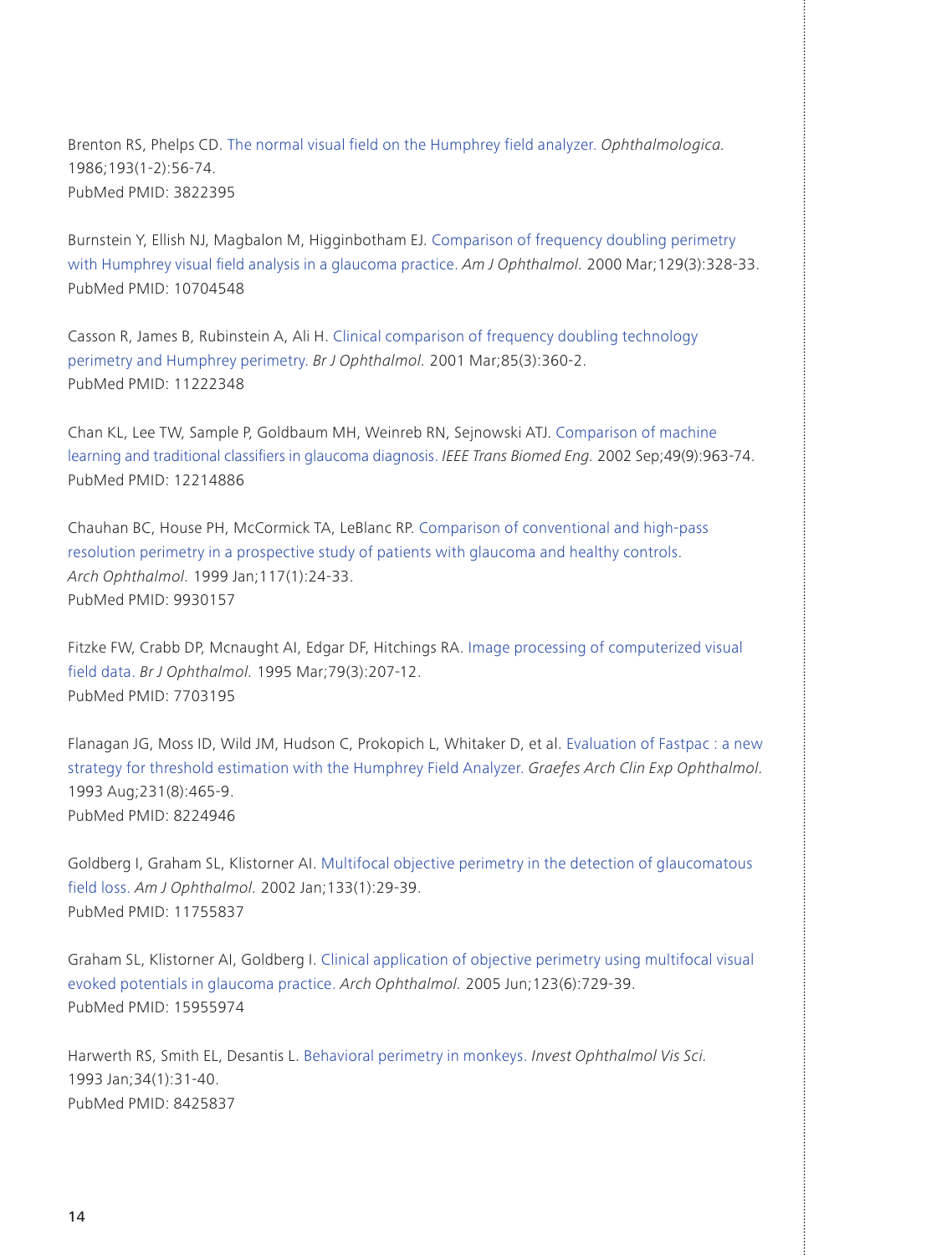Hood DC, Greenstein VC, Odel JG, Zhang X, Ritch R, Liebmann JM, et al. [Visual field defects and](http://www.ncbi.nlm.nih.gov/pubmed/?term=12470141)  [multifocal visual evoked potentials: evidence of a linear relationship.](http://www.ncbi.nlm.nih.gov/pubmed/?term=12470141) *Arch Ophthalmol.* 2002 Dec;120(12):1672-81. PubMed PMID: 12470141

Hood DC, Thienprasiddhi P, Greenstein VC, Winn BJ, Ohri N, Liebmann JM, et al. [Detecting early](http://www.ncbi.nlm.nih.gov/pubmed/?term=14744890)  [to mild glaucomatous damage: a comparison of the multifocal VEP and automated perimetry.](http://www.ncbi.nlm.nih.gov/pubmed/?term=14744890) *Invest Ophthalmol Vis Sci.* 2004 Feb;45(2):492-8. PubMed PMID: 14744890

Hood DC, Zhang X, Winn BJ. [Detecting glaucomatous damage with multifocal visual evoked potentials:](http://www.ncbi.nlm.nih.gov/pubmed/?term=12567104)  [how can a monocular test work?](http://www.ncbi.nlm.nih.gov/pubmed/?term=12567104) *J Glaucoma.* 2003 Feb;12(1):3-15. PubMed PMID: 12567104

Johnson CA, Adams AJ, Casson EJ, Brandt JD. [Blue-on-yellow perimetry can predict the development of](http://www.ncbi.nlm.nih.gov/pubmed/?term=8489447)  [glaucomatous visual field loss.](http://www.ncbi.nlm.nih.gov/pubmed/?term=8489447) *Archives of Ophthalmology.* 1993 May;111(5):645-50. PubMed PMID: 8489447

Johnson CA, Adams AJ, Casson EJ, Brandt JD. [Progression of early glaucomatous visual-field loss as](http://www.ncbi.nlm.nih.gov/pubmed/?term=8489448)  [detected by blue-on-yellow and standard white-on-white automated perimetry.](http://www.ncbi.nlm.nih.gov/pubmed/?term=8489448) *Arch Ophthalmol.*  1993 May;111(5):651-6. PubMed PMID: 8489448

Johnson CA, Brandt JD, Khong AM, Adams AJ. [Short-wavelength automated perimetry in low-,](http://www.ncbi.nlm.nih.gov/pubmed/?term=7826296)  [medium-, and high-risk ocular hypertensive eyes. Initial baseline results.](http://www.ncbi.nlm.nih.gov/pubmed/?term=7826296) *Arch Ophthalmol.* 1995 Jan;113(1):70-6. PubMed PMID: 7826296

Kardon RH, Kirkali PA, Thompson HS. [Automated pupil perimetry. Pupil field mapping in patients and](http://www.ncbi.nlm.nih.gov/pubmed/?term=2052302)  [normal subjects.](http://www.ncbi.nlm.nih.gov/pubmed/?term=2052302) *Ophthalmology.* 1991 Apr;98(4):485-96. PubMed PMID: 2052302

Katz J. [Scoring systems for measuring progression of visual field loss in clinical trials of glaucoma](http://www.ncbi.nlm.nih.gov/pubmed/?term=9951496)  [treatment.](http://www.ncbi.nlm.nih.gov/pubmed/?term=9951496) *Ophthalmology.* 1999 Feb;106(2):391-5. PubMed PMID: 9951496

Katz J, Tielsch JM, Quigley HA, Sommer A. [Automated perimetry detects visual field loss before manual](http://www.ncbi.nlm.nih.gov/pubmed/?term=7831036)  [Goldmann perimetry.](http://www.ncbi.nlm.nih.gov/pubmed/?term=7831036) *Ophthalmology.* 1995 Jan;102(1):21-6. PubMed PMID: 7831036

Klistorner AI, Graham SL, Grigg JR, Billson FA. [Multifocal topographic visual evoked potential:](http://www.ncbi.nlm.nih.gov/pubmed/?term=9579473)  [improving objective detection of local visual field defects.](http://www.ncbi.nlm.nih.gov/pubmed/?term=9579473) *Invest Ophthalmol Vis Sci.* 1998 May;39(6):937-50. PubMed PMID: 9579473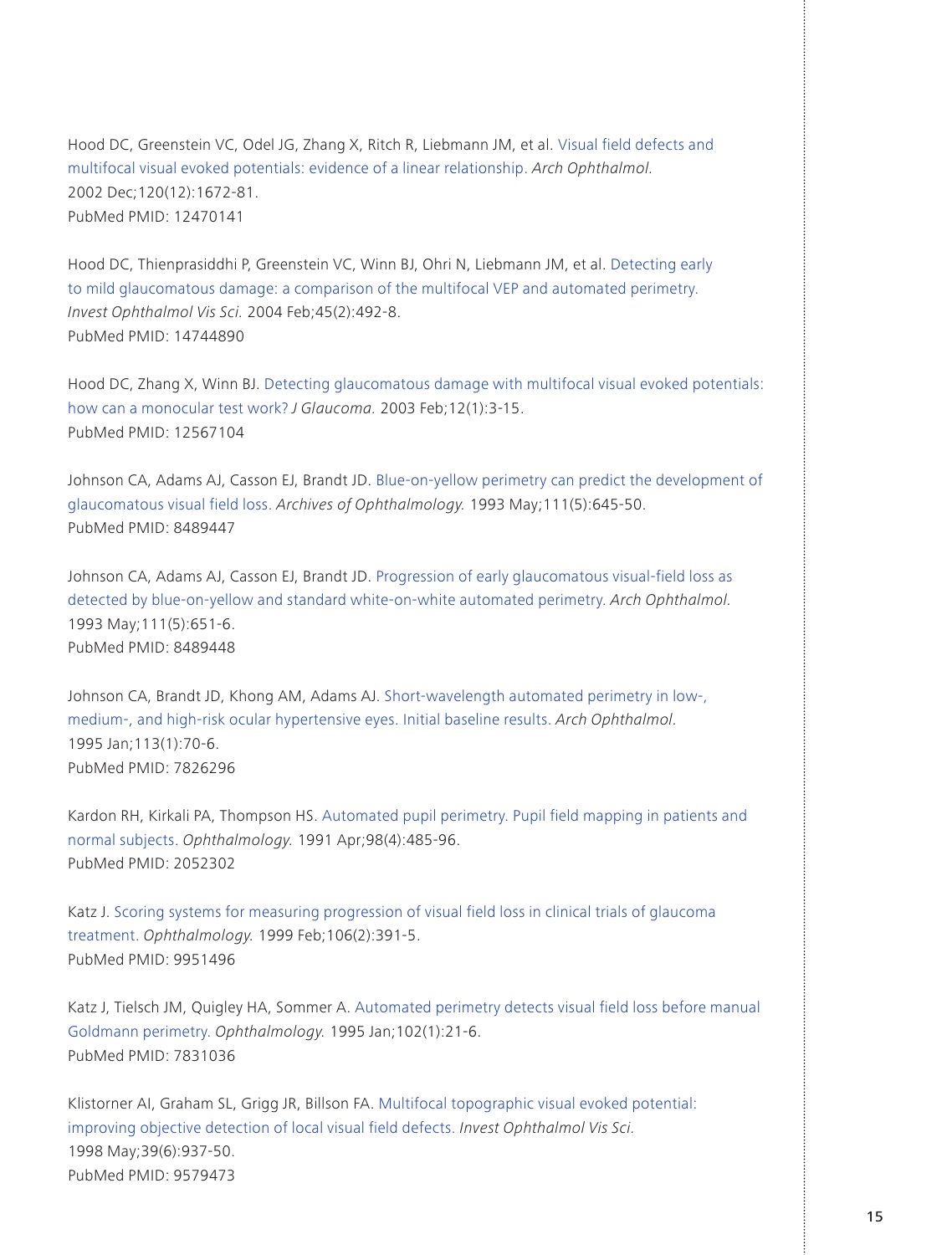Kondo Y, Yamamoto T, Sato Y, Matsubara M, Kitazawa Y. [A frequency-doubling perimetric study in](http://www.ncbi.nlm.nih.gov/pubmed/?term=9713784)  [normal-tension glaucoma with hemifield defect.](http://www.ncbi.nlm.nih.gov/pubmed/?term=9713784) *J Glaucoma.* 1998 Aug; 7(4):261-5. PubMed PMID: 9713784

Kwon YH, Park HJ, Jap A, Ugurlu S, Caprioli J. [Test-retest variability of blue-on-yellow perimetry is](http://www.ncbi.nlm.nih.gov/pubmed/?term=9683146)  [greater than white-on-white perimetry in normal subjects.](http://www.ncbi.nlm.nih.gov/pubmed/?term=9683146) *Am J Ophthalmol.* 1998 Jul;126(1):29-36. PubMed PMID: 9683146

McKendrick AM, Cioffi GA, Johnson CA. [Short-wavelength sensitivity deficits in patients with migraine.](http://www.ncbi.nlm.nih.gov/pubmed/?term=11831917) *Arch Ophthalmol.* 2002 Feb;120(2):154-61. PubMed PMID: 11831917

McNaught AI, Crabb DP, Fitzke FW, Hitchings RA. [Modelling series of visual fields to detect progression](http://www.ncbi.nlm.nih.gov/pubmed/?term=8626082)  [in normal-tension glaucoma.](http://www.ncbi.nlm.nih.gov/pubmed/?term=8626082) *Graefes Arch Clin Exp Ophthalmol.* 1995 Dec;233(12):750-5. PubMed PMID: 8626082

Moss ID, Wild JM, Whitaker DJ. T[he influence of age-related cataract on blue-on-yellow perimetry.](http://www.ncbi.nlm.nih.gov/pubmed/?term=7706024) *Invest Ophthalmol Vis Sci.* 1995 Apr;36(5):764-73. PubMed PMID: 7706024

Nelson-Quigg JM, Cello K, Johnson CA. [Predicting binocular visual field sensitivity from monocular](http://www.ncbi.nlm.nih.gov/pubmed/?term=10892865)  [visual field results.](http://www.ncbi.nlm.nih.gov/pubmed/?term=10892865) *Invest Ophthalmol Vis Sci.* 2000 Jul;41(8):2212-21. PubMed PMID: 10892865

Parisi V, Miglior S, Manni G, Centofanti M, Bucci MG. [Clinical ability of pattern electroretinograms](http://www.ncbi.nlm.nih.gov/pubmed/?term=16406535)  [and visual evoked potentials in detecting visual dysfunction in ocular hypertension and glaucoma.](http://www.ncbi.nlm.nih.gov/pubmed/?term=16406535) *Ophthalmology.* 2006 Feb;113(2):216-28. PubMed PMID:16406535

Quigley HA. [Identification of glaucoma-related visual field abnormality with the screening protocol of](http://www.ncbi.nlm.nih.gov/pubmed/?term=9645719)  [frequency doubling technology.](http://www.ncbi.nlm.nih.gov/pubmed/?term=9645719) *Am J Ophthalmol.* 1998 Jun;125(6):819-29. PubMed PMID: 9645719

Remky A, Arend O, Hendricks S. [Short-wavelength automated perimetry and capillary density in early](http://www.ncbi.nlm.nih.gov/pubmed/?term=10634631)  [diabetic maculopathy.](http://www.ncbi.nlm.nih.gov/pubmed/?term=10634631) *Invest Ophthalmol Vis Sci.* 2000 Jan;41(1):274-81. PubMed PMID: 10634631

Sekhar GC, Naduvilath TJ, Lakkai M, Jayakumar AJ, Pandi GT, Mandal AK, et al. [Sensitivity of Swedish](http://www.ncbi.nlm.nih.gov/pubmed/?term=10889102)  [interactive threshold algorithm compared with standard full threshold algorithm in Humphrey visual](http://www.ncbi.nlm.nih.gov/pubmed/?term=10889102)  [field testing.](http://www.ncbi.nlm.nih.gov/pubmed/?term=10889102) *Ophthalmology.* 2000 Jul;107(7):1303-8. PubMed PMID: 10889102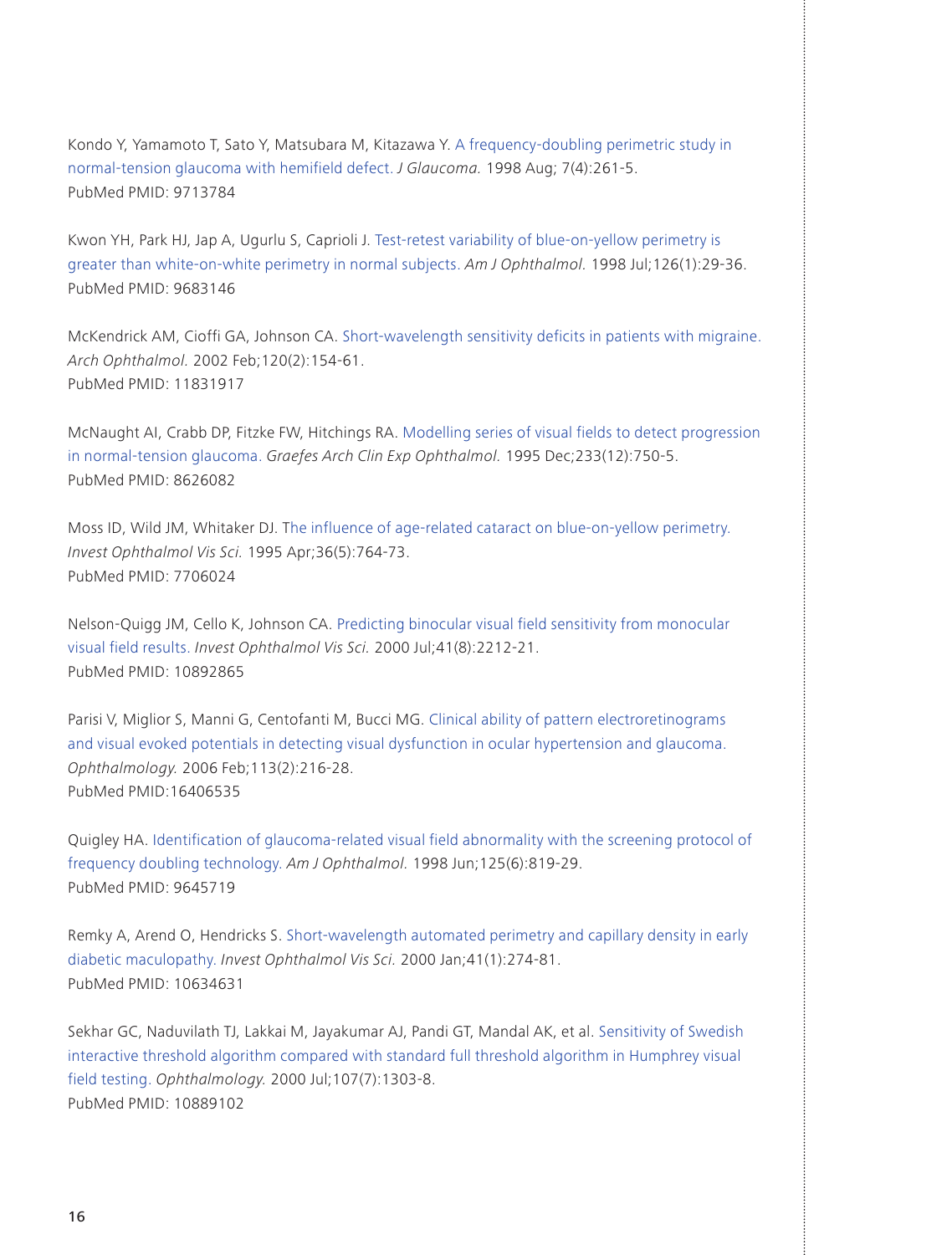Sharma AK, Goldberg I, Graham SL, Mohsin M. [Comparison of the Humphrey swedish interactive](http://www.ncbi.nlm.nih.gov/pubmed/?term=10708227)  [thresholding algorithm \(SITA\) and full threshold strategies.](http://www.ncbi.nlm.nih.gov/pubmed/?term=10708227) *J Glaucoma.* 2000 Feb;9(1):20-7. PubMed PMID: 10708227

Sponsel WE, Arango S, Trigo Y, Mensah J. [Clinical classification of glaucomatous visual field loss by](http://www.ncbi.nlm.nih.gov/pubmed/?term=9645720)  [frequency doubling perimetry.](http://www.ncbi.nlm.nih.gov/pubmed/?term=9645720) *Am J Ophthalmol.* 1998 Jun;125(6):830-6. PubMed PMID: 9645720

Sponsel WE, Ritch R, Stamper R, Higginbotham E, Anderson DR, Wilson MR, et al. [P](http://www.ncbi.nlm.nih.gov/pubmed/?term=8540543)revent Blindness America visual field screening study. The Prevent Blindness America Glaucoma Advisory Committee. *Am J Ophthalmol.* 1995 Dec;120(6):699-708. PubMed PMID: 8540543

Teesalu P, Vihanninjoki K, Airaksinen PJ, Tuulonen A, Laara E. [Correlation of blue-on-yellow](http://www.ncbi.nlm.nih.gov/pubmed/?term=9375562)  [visual fields with scanning confocal laser optic disc measurements.](http://www.ncbi.nlm.nih.gov/pubmed/?term=9375562) *Invest Ophthalmol Vis Sci.*  1997 Nov;38(12):2452-9. PubMed PMID: 9375562

Trible JR, Schultz RO, Robinson JC, Rothe TL. [Accuracy of glaucoma detection with frequency-doubling](http://www.ncbi.nlm.nih.gov/pubmed/?term=10926982)  [perimetry.](http://www.ncbi.nlm.nih.gov/pubmed/?term=10926982) *Am J Ophthalmol.* 2000 Jun;129(6):740-5. PubMed PMID: 10926982

Vesti E, Jobnson CA, Chauhan BC. [Comparison of different methods for detecting glaucomatous visual](http://www.ncbi.nlm.nih.gov/pubmed/?term=12939303)  [field progression.](http://www.ncbi.nlm.nih.gov/pubmed/?term=12939303) *Invest Ophthalmol Vis Sci.* 2003 Sep;44(9):3873-9. PubMed PMID: 12939303

Wadood AC, Azuara-Blanco A, Aspinall P, Taguri A, King AJW. [Sensitivity and specificity of frequency](http://www.ncbi.nlm.nih.gov/pubmed/?term=11860968)[doubling technology, tendency-oriented perimetry, and Humphrey Swedish interactive threshold](http://www.ncbi.nlm.nih.gov/pubmed/?term=11860968)  [algorithm-fast perimetry in a glaucoma practice.](http://www.ncbi.nlm.nih.gov/pubmed/?term=11860968) *Am J Ophthalmol.*2002 Mar;133(3):327-32. PubMed PMID: 11860968

Wall M, Johnson CA, Kutzko KE, Nguyen R, Brito C, Keltner JL. [Long- and short-term variability of](http://www.ncbi.nlm.nih.gov/pubmed/?term=9445208)  [automated perimetry results in patients with optic neuritis and healthy subjects.](http://www.ncbi.nlm.nih.gov/pubmed/?term=9445208) *Arch Ophthalmol.*  1998 Jan;116(1):53-61. PubMed PMID: 9445208

Wall M, Kutzko KE, Chauhan BC. [Variability in patients with glaucomatous visual field damage is](http://www.ncbi.nlm.nih.gov/pubmed/?term=9040476)  [reduced using size V stimuli.](http://www.ncbi.nlm.nih.gov/pubmed/?term=9040476) *Invest Ophthalmol Vis Sci.* 1997 Feb;38(2):426-35. PubMed PMID: 9040476

Wild JM, Cubbidge RP, Pacey IE, Robinson R. [Statistical aspects of the normal visual field in short](http://www.ncbi.nlm.nih.gov/pubmed/?term=9430545)[wavelength automated perimetry.](http://www.ncbi.nlm.nih.gov/pubmed/?term=9430545) *Invest Ophthalmol Vis Sci.* 1998 Jan;39(1):54-63. PubMed PMID: 9430545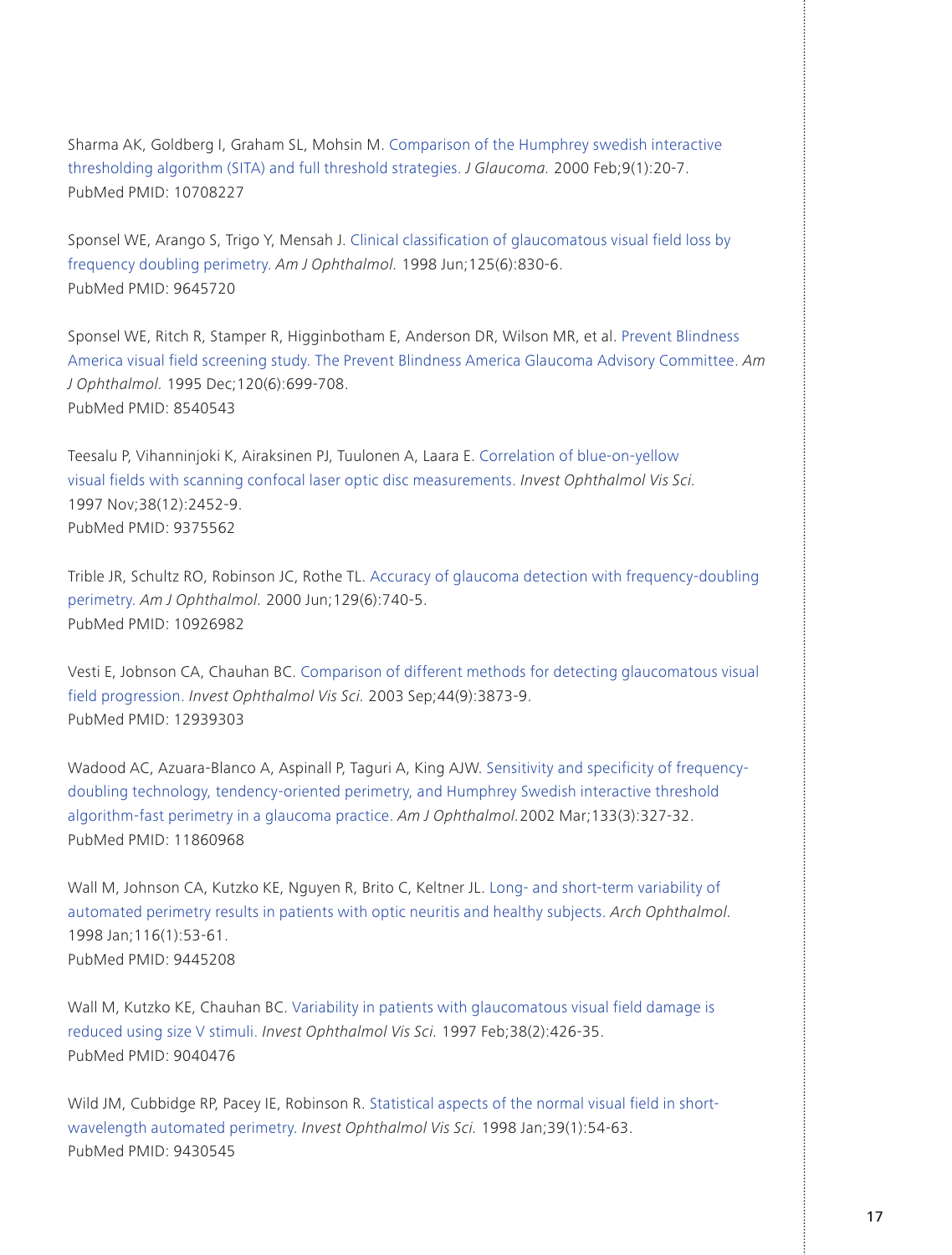Wild JM, Pacey IE, Hancock SA, Cunliffe IA. [Between-algorithm, between-individual differences](http://www.ncbi.nlm.nih.gov/pubmed/?term=10235548)  [in normal perimetric sensitivity: full threshold, FASTPAC, and SITA. Swedish Interactive Threshold](http://www.ncbi.nlm.nih.gov/pubmed/?term=10235548)  [algorithm.](http://www.ncbi.nlm.nih.gov/pubmed/?term=10235548) *Invest Ophthalmol Vis Sci.* 1999 May;40(6):1152-61. PubMed PMID: 10235548

Wild JM, Pacey IE, O'Neill EC, Cunliffe IA. [The SITA perimetric threshold algorithms in glaucoma.](http://www.ncbi.nlm.nih.gov/pubmed/?term=10440254)  *Invest Ophthalmol Vis Sci.* 1999 Aug;40(9):1998-2009. PubMed PMID: 10440254

Wild JM, Searle AET, Denglerharles M, Oneill EC. [Long-term follow-up of baseline learning and](http://www.ncbi.nlm.nih.gov/pubmed/?term=1872140)  [fatigue effects in the automated perimetry of glaucoma and ocular hypertensive patients.](http://www.ncbi.nlm.nih.gov/pubmed/?term=1872140)  *Acta Ophthalmologica.* 1991 Apr;69(2):210-6. PubMed PMID: 1872140

Yamada N, Chen PP, Mills RP, Leen MM, Lieberman MF, Stamper RL, et al. [Screening for glaucoma](http://www.ncbi.nlm.nih.gov/pubmed/?term=10565516)  [with frequency-doubling technology and Damato campimetry.](http://www.ncbi.nlm.nih.gov/pubmed/?term=10565516) *Arch Ophthalmology.* 1999 Nov;117(11):1479-84. PubMed PMID: 10565516

Yamada N, Chen PP, Mills RP, Leen MM, Stamper RL, Lieberman MF, et al. [Glaucoma screening using](http://www.ncbi.nlm.nih.gov/pubmed/?term=10877377)  [the scanning laser polarimeter.](http://www.ncbi.nlm.nih.gov/pubmed/?term=10877377) *J Glaucoma.* 2000 Jun;9(3):254-61. PubMed PMID: 10877377

#### Retina

Agardh E, Stjernquist H, Heijl A, Bengtsson B. [Visual acuity and perimetry as measures of visual function](http://www.ncbi.nlm.nih.gov/pubmed/?term=16341838) [in diabetic macular oedema.](http://www.ncbi.nlm.nih.gov/pubmed/?term=16341838) *Diabetologia.* 2006 Jan;49(1):200-6. Epub 2005 Dec 10. PubMed PMID: 16341838

Aiello LP, George DJ, Cahill MT, Wong JS, Cavallerano J, Hannah AL, et al. [Rapid and durable recovery](http://www.ncbi.nlm.nih.gov/pubmed/?term=12208726)  [of visual function in a patient with von hippel-lindau syndrome after systemic therapy with vascular](http://www.ncbi.nlm.nih.gov/pubmed/?term=12208726)  [endothelia growth factor receptor inhibitor su5416.](http://www.ncbi.nlm.nih.gov/pubmed/?term=12208726) *Ophthalmology.* 2002 Sep;109(9):1745-51. PubMed PMID: 12208726

Berson EL, Rosner B, Sandberg MA, Weigel-DiFranco C, Moser A, Brockhurst RJ, et al. [Further](http://www.ncbi.nlm.nih.gov/pubmed/?term=15364709)  [evaluation of docosahexaenoic acid in patients with retinitis pigmentosa receiving vitamin A treatment:](http://www.ncbi.nlm.nih.gov/pubmed/?term=15364709)  [subgroup analyses.](http://www.ncbi.nlm.nih.gov/pubmed/?term=15364709) *Arch Ophthalmol.* 2004 Sep;122(9):1306-14. PubMed PMID: 15364709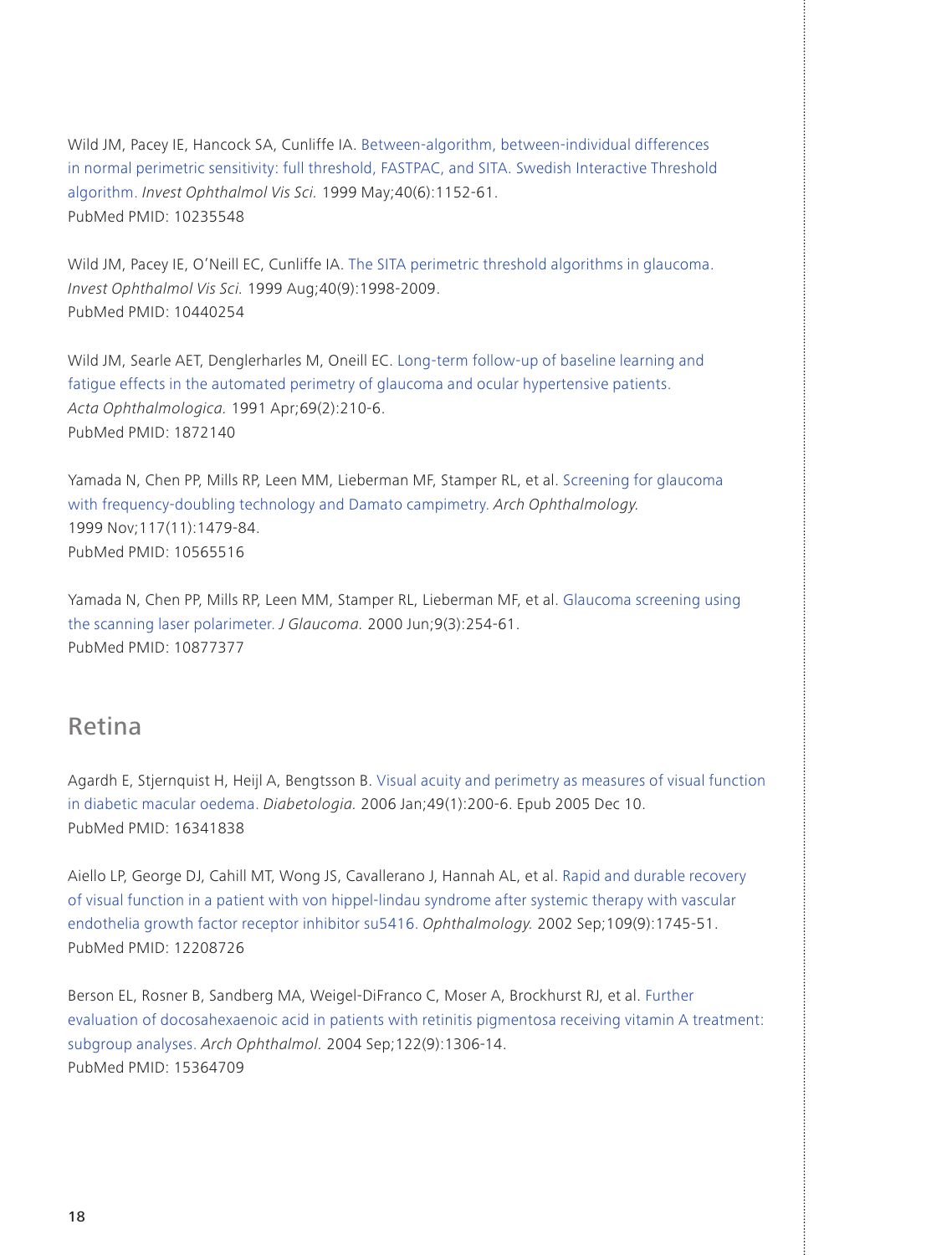Berson EL, Rosner B, Sandberg MA, Weigel-DiFranco C, Moser A, Brockhurst RJ, et al. [Clinical trial](http://www.ncbi.nlm.nih.gov/pubmed/?term=15364708)  [of docosahexaenoic acid in patients with retinitis pigmentosa receiving vitamin A treatment.](http://www.ncbi.nlm.nih.gov/pubmed/?term=15364708) *Arch Ophthalmol.* 2004 Sep;122(9):1297-305. PubMed PMID: 15364708

Hood DC, Holopigian K, Greenstein V, Seiple W, Li J, Sutter EE, et al. [Assessment of local retinal](http://www.ncbi.nlm.nih.gov/pubmed/?term=9474387)  [function in patients with retinitis pigmentosa using the multi-focal ERG technique.](http://www.ncbi.nlm.nih.gov/pubmed/?term=9474387) *Vision Res.* 1998 Jan;38(1):163-79. PubMed PMID: 9474387

McDonagh J, Stephen LJ, Dolan FM, Parks S, Dutton GN, Kelly K, et al. [Peripheral retinal dysfunction in](http://www.ncbi.nlm.nih.gov/pubmed/?term=14694031)  [patients taking vigabatrin.](http://www.ncbi.nlm.nih.gov/pubmed/?term=14694031) *Neurology.* 2003 Dec 23;61(12):1690-4. PubMed PMID: 14694031

Owsley C, Jackson GR, White M, Feist R, Edwards D. [Delays in rod-mediated dark adaptation in early](http://www.ncbi.nlm.nih.gov/pubmed/11425675)  [age-related maculopathy.](http://www.ncbi.nlm.nih.gov/pubmed/11425675) *Ophthalmology.* 2001 Jul;108(7):1196-202. PubMed PMID: 11425675

Rosner B, Grove D. [Use of the Mann-Whitney U-test for clustered data.](http://www.ncbi.nlm.nih.gov/pubmed/?term=10399203) *Stat Med.* 1999 Jun 15;18(11):1387-400. PubMed PMID: 10399203

Sandberg MA, Gaudio AR, Miller S, Weiner A. [Iris pigmentation and extent of disease in patients with](http://www.ncbi.nlm.nih.gov/pubmed/?term=7514581)  [neovascular age-related macular degeneration.](http://www.ncbi.nlm.nih.gov/pubmed/?term=7514581) *Invest Ophthal Vis Sci.*1994 May;35(6):2734-40. PubMed PMID: 7514581

Tolentino MJ, Miller S, Gaudio AR, Sandberg MA. [Visual field deficits in early age-related macular](http://www.ncbi.nlm.nih.gov/pubmed/?term=8160376)  [degeneration.](http://www.ncbi.nlm.nih.gov/pubmed/?term=8160376) *Vis Res.* 1994 Feb;34(3):409-13. PubMed PMID: 8160376

Vajaranant TS, Seiple W, Szlyk JP, Fishman GA. [Detection using the multifocal electroretinogram](http://www.ncbi.nlm.nih.gov/pubmed/?term=11874762)  [of mosaic retinal dysfunction in carriers of X-linked retinitis pigmentosa.](http://www.ncbi.nlm.nih.gov/pubmed/?term=11874762) *Ophthalmology.*  2002 Mar;109(3):560-8. PubMed PMID: 11874762

Vongphanit J, Mitchell P, Wang JJ. [Population prevalence of tilted optic disks and the relationship of this](http://www.ncbi.nlm.nih.gov/pubmed/?term=11992866) [sign to refractive error.](http://www.ncbi.nlm.nih.gov/pubmed/?term=11992866) *Am J Ophthalmol.* 2002 May;133(5):679-85. PubMed PMID: 11992866

Wild JM, Robson CR, Jones AL, Cunliffe IA, Smith PE. [Detecting vigabatrin toxicity by imaging of the](http://www.ncbi.nlm.nih.gov/pubmed/?term=16505024)  [retinal nerve fiber layer.](http://www.ncbi.nlm.nih.gov/pubmed/?term=16505024) *Invest Ophthal Vis Sci.* 2006 Mar;47(3):917-24. PubMed PMID: 16505024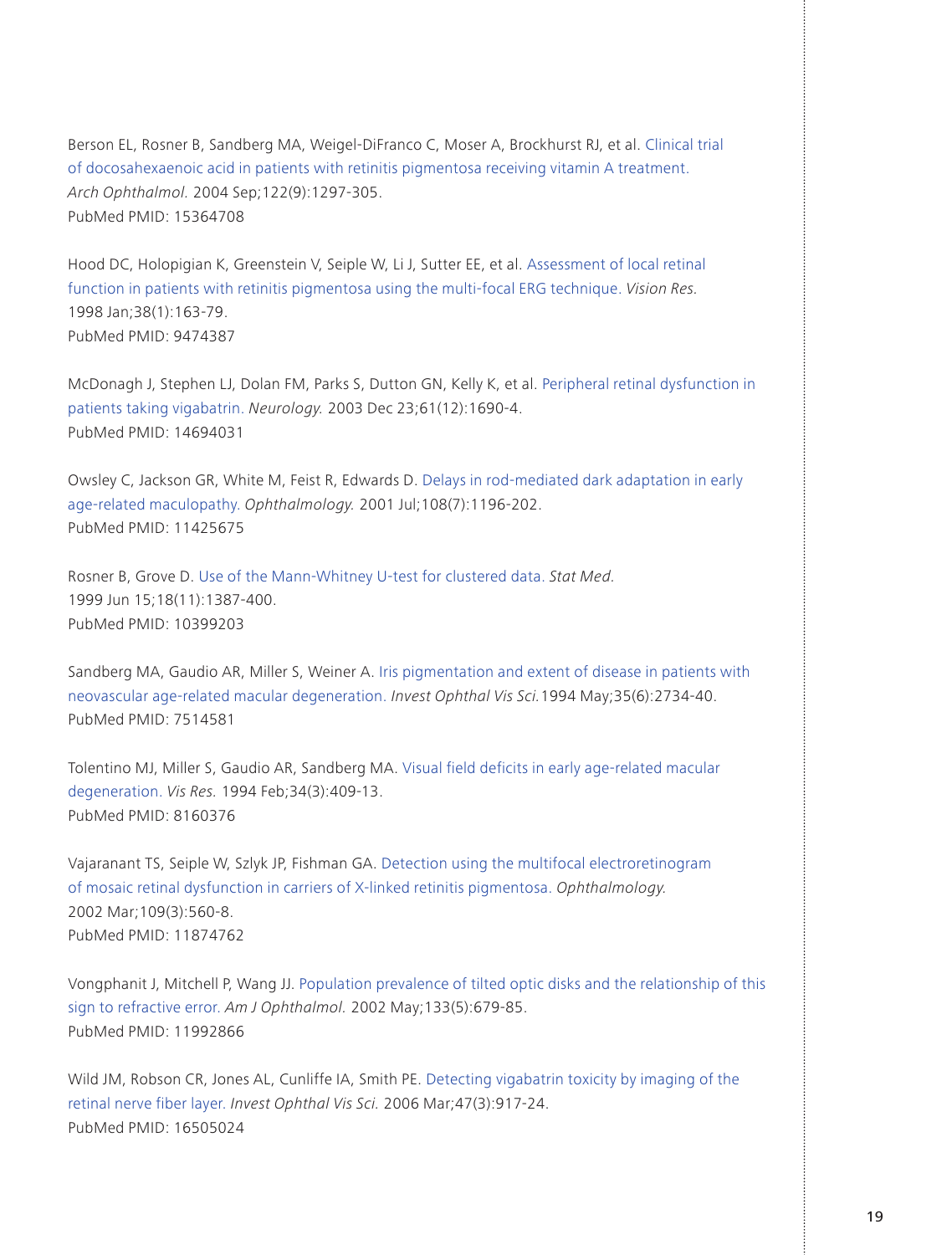#### Structure & Function

Bayer A, Harasymowycz P, Henderer JD, Steinmann WG, Spaeth GL. [Validity of a new disk grading scale](http://www.ncbi.nlm.nih.gov/pubmed/?term=12036666)  [for estimating glaucomatous damage: correlation with visual field damage.](http://www.ncbi.nlm.nih.gov/pubmed/?term=12036666) *Am J Ophthalmol.*  2002 Jun;133(6):758-63. PubMed PMID: 12036666

Bowd C, Tavares IM, Medeiros FA, Zangwill LM, Sample PA, Weinreb RN. [Retinal nerve fiber layer](http://www.ncbi.nlm.nih.gov/pubmed/?term=17289147)  [thickness and visual sensitivity using scanning laser polarimetry with variable and enhanced corneal](http://www.ncbi.nlm.nih.gov/pubmed/?term=17289147)  [compensation.](http://www.ncbi.nlm.nih.gov/pubmed/?term=17289147) *Ophthalmology.* 2007 Jul;114(7):1259-65. PubMed PMID: 17289147

Bowd C, Weinreb RN, Williams JM, Zangwill LM. [The retinal nerve fiber layer thickness in ocular](http://www.ncbi.nlm.nih.gov/pubmed/?term=10636409)  [hypertensive, normal, and glaucomatous eyes with optical coherence tomography.](http://www.ncbi.nlm.nih.gov/pubmed/?term=10636409) *Arch Ophthalmol.* 2000 Jan;118(1):22-6. PubMed PMID: 10636409

Brigatti L, Caprioli J. [Correlation of visual field with scanning confocal laser optic disc measurements in](http://www.ncbi.nlm.nih.gov/pubmed/?term=7661755)  [glaucoma.](http://www.ncbi.nlm.nih.gov/pubmed/?term=7661755) *Arch Ophthalmol.* 1995 Sep;113(9):1191-4. PubMed PMID: 7661755

Chauhan BC, McCormick TA, Nicolela MT, LeBlanc RP. [Optic disc and visual field changes in a](http://www.ncbi.nlm.nih.gov/pubmed/?term=11594950)  [prospective longitudinal study of patients with glaucoma: comparison of scanning laser tomography](http://www.ncbi.nlm.nih.gov/pubmed/?term=11594950)  [with conventional perimetry and optic disc photography.](http://www.ncbi.nlm.nih.gov/pubmed/?term=11594950) *Arch Ophthalmol.* 2001 Oct;119(10):1492-9. PubMed PMID: 11594950

Chen YY, Chen PP, Xu L, Ernst PK, Wang L, Mills RP. [Correlation of peripapillary nerve fiber layer](http://www.ncbi.nlm.nih.gov/pubmed/?term=9786559)  [thickness by scanning laser polarimetry with visual field defects in patients with glaucoma.](http://www.ncbi.nlm.nih.gov/pubmed/?term=9786559) *J Glaucoma.* 1998 Oct;7(5):312-6. PubMed PMID: 9786559

Danesh-Meyer HV, Carroll SC, Foroozan R, Savino PJ, Fan J, Jiang Y, et al. [Relationship between retinal](http://www.ncbi.nlm.nih.gov/pubmed/?term=17065494)  [nerve fiber layer and visual field sensitivity as measured by optical coherence tomography in chiasmal](http://www.ncbi.nlm.nih.gov/pubmed/?term=17065494)  [compression.](http://www.ncbi.nlm.nih.gov/pubmed/?term=17065494) *Invest Ophthalmol Vis Sci.* 2006 Nov;47(11):4827-35. PubMed PMID: 17065494

Garway-Heath DF, Caprioli J, Fitzke FW, Hitchings RA. [Scaling the hill of vision: the physiological](http://www.ncbi.nlm.nih.gov/pubmed/?term=10845598)  [relationship between light sensitivity and ganglion cell numbers.](http://www.ncbi.nlm.nih.gov/pubmed/?term=10845598) *Invest Ophthalmol Vis Sci.* 2000 Jun;41(7):1774-82. PubMed PMID: 10845598

Garway-Heath DF, Poinoosawmy D, Fitzke FW, Hitchings RA. [Mapping the visual field to the optic disc](http://www.ncbi.nlm.nih.gov/pubmed/?term=11013178)  [in normal tension glaucoma eyes.](http://www.ncbi.nlm.nih.gov/pubmed/?term=11013178) *Ophthalmology.* 2000 Oct;107(10):1809-15. PubMed PMID: 11013178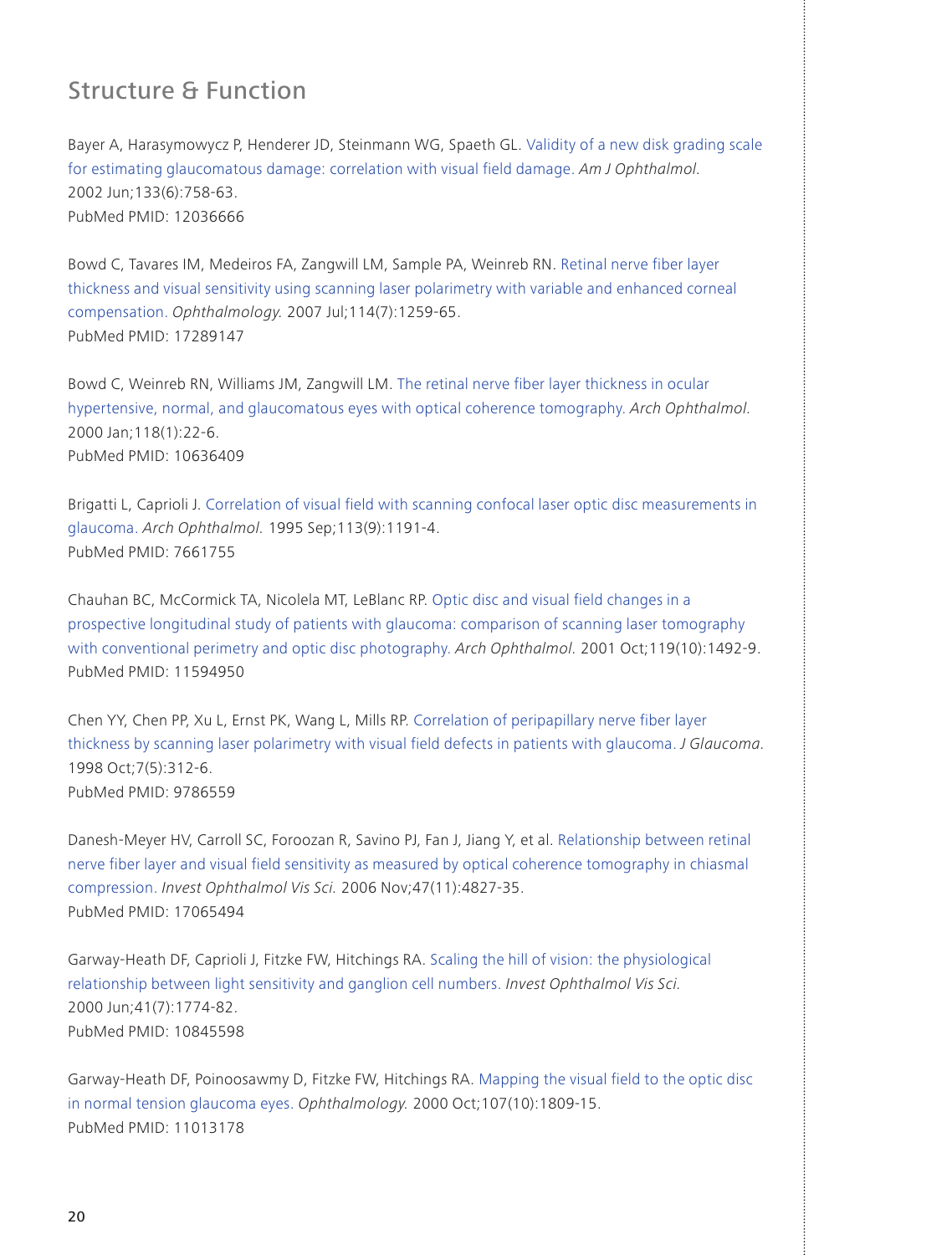Harwerth RS, Vilupuru AS, Rangaswamy NV, Smith EL. [The relationship between nerve fiber layer and](http://www.ncbi.nlm.nih.gov/pubmed/?term=17251476)  [perimetry measurements.](http://www.ncbi.nlm.nih.gov/pubmed/?term=17251476) *Invest Ophthalmol Vis Sci.* 2007 Feb;48(2):763-73. PubMed PMID: 17251476

Iester M, Mikelberg FS, Courtright P, Drance SM. [Correlation between the visual field indices and](http://www.ncbi.nlm.nih.gov/pubmed/?term=9098814)  [Heidelberg retina tomograph parameters.](http://www.ncbi.nlm.nih.gov/pubmed/?term=9098814) *J Glaucoma.* 1997 Apr;6(2):78-82. PubMed PMID: 9098814

Iester M, Mikelberg FS, Drance SM. [The effect of optic disc size on diagnostic precision with the](http://www.ncbi.nlm.nih.gov/pubmed/?term=9082287)  [Heidelberg retina tomograph.](http://www.ncbi.nlm.nih.gov/pubmed/?term=9082287) *Ophthalmology.* 1997 Mar;104(3):545-8. PubMed PMID: 9082287

Iester M, Mikelberg FS, Swindale NV, Drance SM. [ROC analysis of Heidelberg Retina Tomograph optic](http://www.ncbi.nlm.nih.gov/pubmed/?term=9363342)  [disc shape measures in glaucoma.](http://www.ncbi.nlm.nih.gov/pubmed/?term=9363342) *Can J Ophthalmol.* 1997 Oct;32(6):382-8. PubMed PMID: 9363342

Kamal DS, Garway-Heath DF, Hitchings RA, Fitzke FW. [Use of sequential Heidelberg retina tomograph](http://www.ncbi.nlm.nih.gov/pubmed/?term=10966952)  [images to identify changes at the optic disc in ocular hypertensive patients at risk of developing](http://www.ncbi.nlm.nih.gov/pubmed/?term=10966952)  [glaucoma.](http://www.ncbi.nlm.nih.gov/pubmed/?term=10966952) *Br J Ophthalmol.* 2000 Sep;84(9):993-8. PubMed PMID: 10966952

Kerrigan-Baumrind LA, Quigley HA, Pease ME, Kerrigan DF, Mitchell RS. [Number of ganglion cells in](http://www.ncbi.nlm.nih.gov/pubmed/?term=10711689)  [glaucoma eyes compared with threshold visual field tests in the same persons.](http://www.ncbi.nlm.nih.gov/pubmed/?term=10711689) *Invest Ophthalmol Vis Sci.*  2000 Mar;41(3):741-8. PubMed PMID: 10711689

Lederer DE, Schuman JS, Hertzmark E, Heltzer J, Velazques LJ, Fujimoto JG, et al. [Analysis of macular](http://www.ncbi.nlm.nih.gov/pubmed/?term=12788124)  [volume in normal and glaucomatous eyes using optical coherence tomography.](http://www.ncbi.nlm.nih.gov/pubmed/?term=12788124) *Am J Ophthalmol.* 2003 Jun;135(6):838-43. PubMed PMID: 12788124

Leung CK, Chong KK, Chan WM, Yiu CK, Tso MY, Woo J, et al. [Comparative study of retinal nerve fiber](http://www.ncbi.nlm.nih.gov/pubmed/?term=16186352)  [layer measurement by StratusOCT and GDx VCC, II: structure](http://www.ncbi.nlm.nih.gov/pubmed/?term=16186352) / function regression analysis in glaucoma. *Invest Ophthalmol Vis Sci.* 2005 Oct;46(10):3702-11. PubMed PMID: 16186352

Medeiros FA, Lisboa R, Weinreb RN, Girkin CA, Liebmann JM, Zangwill LM[. A combined index of](http://www.ncbi.nlm.nih.gov/pubmed/?term=23130365)  [structure and function for staging glaucomatous damage.](http://www.ncbi.nlm.nih.gov/pubmed/?term=23130365) *Arch Ophthalmol.* 2012 Sep;130(9):1107-16. PubMed PMID: 23130365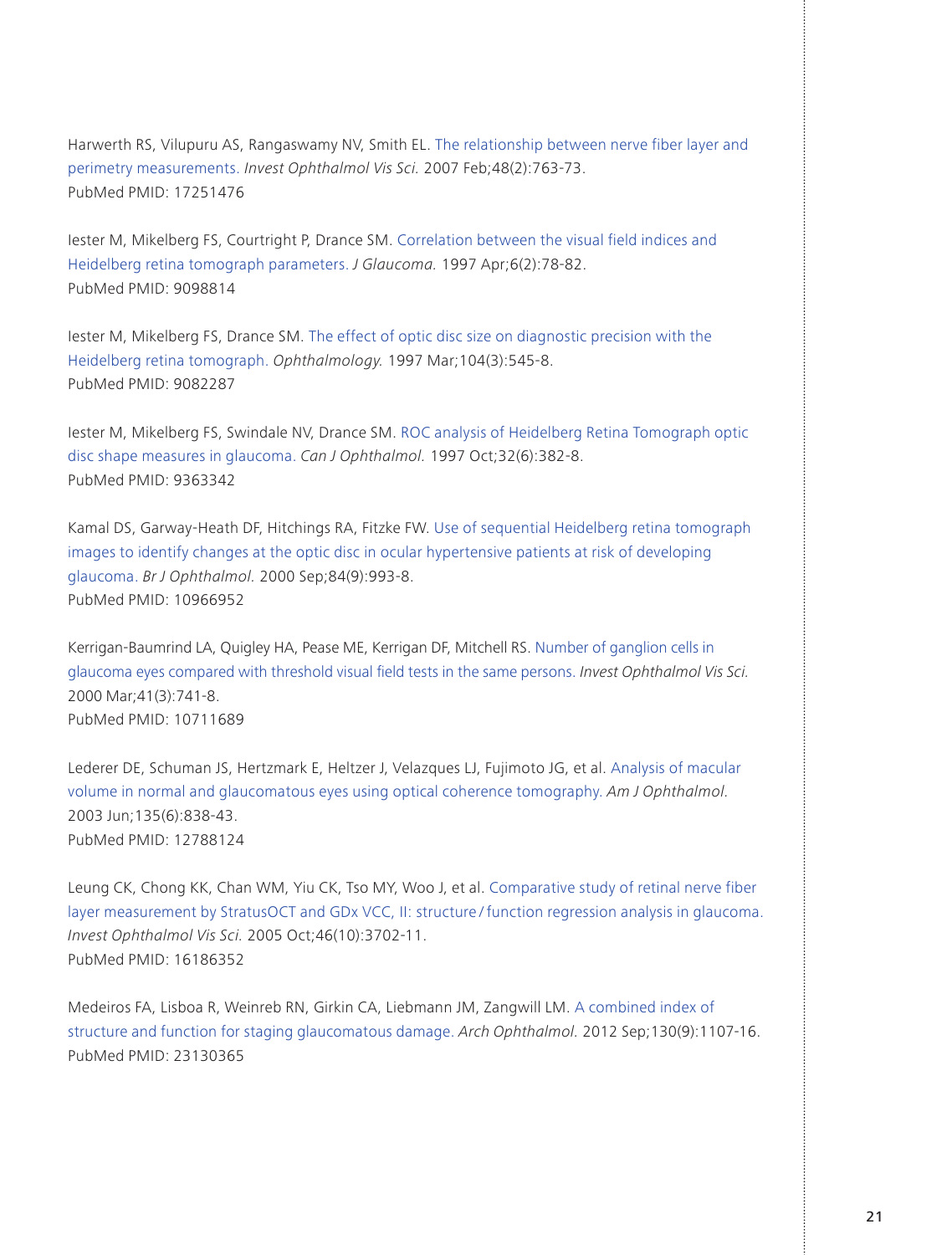Miglior S, Casula M, Guareschi M, Marchetti I, Iester M, Orzalesi N. [Clinical ability of Heidelberg](http://www.ncbi.nlm.nih.gov/pubmed/?term=11535460)  [retinal tomograph examination to detect glaucomatous visual field changes.](http://www.ncbi.nlm.nih.gov/pubmed/?term=11535460) *Ophthalmology.* 2001 Sep;108(9):1621-7. PubMed PMID: 11535460

Miglior S, Guareschi M, Albe E, Gomarasca S, Vavassori M, Orzalesi N. [Detection of glaucomatous](http://www.ncbi.nlm.nih.gov/pubmed/?term=12834666)  [visual field changes using the Moorfields regression analysis of the Heidelberg Retina Tomograph.](http://www.ncbi.nlm.nih.gov/pubmed/?term=12834666) *Am J Ophthalmol.* 2003 Jul;136(1):26-33. PubMed PMID: 12834666

Paczka JA, Friedman DS, Quigley HA, Barron Y, Vitale S. [Diagnostic capabilities of frequency-doubling](http://www.ncbi.nlm.nih.gov/pubmed/?term=11228294)  [technology, scanning laser polarimetry, and nerve fiber layer photographs to distinguish glaucomatous](http://www.ncbi.nlm.nih.gov/pubmed/?term=11228294)  [damage.](http://www.ncbi.nlm.nih.gov/pubmed/?term=11228294) *Am J Ophthalmol.* 2001 Feb;131(2):188-97. PubMed PMID: 11228294

Pieroth L, Schuman JS, Hertzmark E, Hee MR, Wilkins JR, Coker J, et al. [Evaluation of focal defects of](http://www.ncbi.nlm.nih.gov/pubmed/?term=10080216)  [the nerve fiber layer using optical coherence tomography.](http://www.ncbi.nlm.nih.gov/pubmed/?term=10080216) *Ophthalmology.* 1999 Mar;106(3):570-9. PubMed PMID: 10080216

Quigley HA. Histopathology underlying glaucomatous damage - II. *Glaucoma Diagnosis Structure and Function.* 2004:21-30. PubMed PMID: N/A

Reyes RD, Tomita G, Kitazawa Y. [Retinal nerve fiber layer thickness within the area of apparently normal](http://www.ncbi.nlm.nih.gov/pubmed/?term=9786562)  [visual field in normal-tension glaucoma with hemifield defect.](http://www.ncbi.nlm.nih.gov/pubmed/?term=9786562) *J Glaucoma.* 1998 Oct;7(5):329-35. PubMed PMID: 9786562

Roh S, Noecker RJ, Schuman JS, Hedges TR, Weiter JJ, Mattox C. [Effect of optic nerve head drusen on](http://www.ncbi.nlm.nih.gov/pubmed/9593392)  [nerve fiber layer thickness.](http://www.ncbi.nlm.nih.gov/pubmed/9593392) *Ophthalmology.* 1998 May;105(5):878-85. PubMed PMID: 9593392

Schuman JS, Hee MR, Puliafito CA, Wong C, Pedutkloizman T, Lin CP, et al. [Quantification of nerve](http://www.ncbi.nlm.nih.gov/pubmed/?term=7748128)  [fiber layer thickness in normal and glaucomatous eyes using optical coherence tomography](http://www.ncbi.nlm.nih.gov/pubmed/?term=7748128). *Arch Ophthalmol.* 1995 May;113(5):586-96. PubMed PMID: 7748128

Strouthidis NG, Scott A, Peter NM, Garway-Heath DF. [Optic disc and visual field progression in ocular](http://www.ncbi.nlm.nih.gov/pubmed/?term=16799032)  [hypertensive subjects: detection rates, specificity, and agreement.](http://www.ncbi.nlm.nih.gov/pubmed/?term=16799032) *Invest Ophthalmol Vis Sci.* 2006 Jul;47(7):2904-10. PubMed PMID: 16799032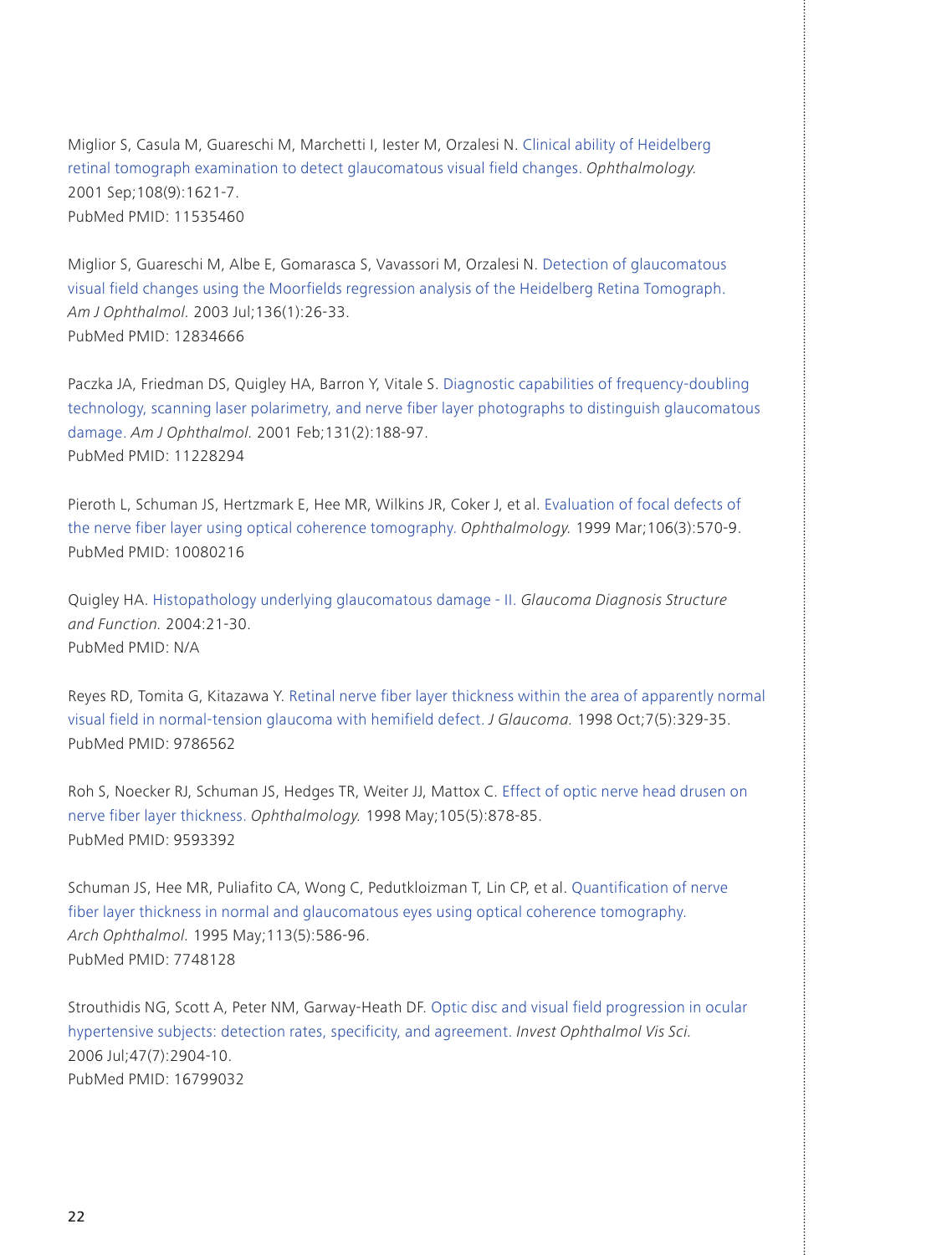Tuulonen A, Lehtola J, Airaksinen PJ[. Nerve fiber layer defects with normal visual fields. Do normal](http://www.ncbi.nlm.nih.gov/pubmed/?term=8493001)  [optic disc and normal visual field indicate absence of glaucomatous abnormality?](http://www.ncbi.nlm.nih.gov/pubmed/?term=8493001) *Ophthalmology.* 1993 May;100(5):587-98. PubMed PMID: 8493001

Wu LL, Suzuki Y, Kunimatsu S, Araie M, Iwase A, Tomita G. [Frequency doubling technology and](http://www.ncbi.nlm.nih.gov/pubmed/?term=11558807)  [confocal scanning ophthalmoscopic optic disc analysis in open-angle glaucoma with hemifield defects.](http://www.ncbi.nlm.nih.gov/pubmed/?term=11558807) *J Glaucoma.* 2001 Aug;10(4):256-60. PubMed PMID: 11558807

#### Studies and Epidemiological Surveys

Dandona L, Dandona R, Mandal P, Srinivas M, John RK, McCarty CA, et al. [Angle-closure glaucoma](http://www.ncbi.nlm.nih.gov/pubmed/?term=10964834)  [in an urban population in southern India. The Andhra Pradesh eye disease study.](http://www.ncbi.nlm.nih.gov/pubmed/?term=10964834) *Ophthalmology.*  2000 Sep;107(9):1710-6. PubMed PMID: 10964834

Dandona L, Dandona R, Srinivas M, Mandal P, John RK, McCarty CA, et al. [Open-angle glaucoma](http://www.ncbi.nlm.nih.gov/pubmed/?term=10964833)  [in an urban population in southern India: the Andhra Pradesh eye disease study.](http://www.ncbi.nlm.nih.gov/pubmed/?term=10964833) *Ophthalmology.* 2000 Sep;107(9):1702-9. PubMed PMID: 10964833

Hood DC, Odel JG, Zhang X. [Tracking the recovery of local optic nerve function after optic neuritis:](http://www.ncbi.nlm.nih.gov/pubmed/?term=11053309)  [a multifocal VEP study.](http://www.ncbi.nlm.nih.gov/pubmed/?term=11053309) *Invest Ophthalmol Vis Sci.* 2000 Nov;41(12):4032-8. PubMed PMID: 11053309

Iwase A, Suzuki Y, Araie M, Yamamoto T, Abe H, Shirato S, et al. [The prevalence of primary open-angle](http://www.ncbi.nlm.nih.gov/pubmed/?term=15350316)  [glaucoma in Japanese: the Tajimi study.](http://www.ncbi.nlm.nih.gov/pubmed/?term=15350316) *Ophthalmology.* 2004 Sep;111(9):1641-8. PubMed PMID: 15350316

Katz J, Tielsch JM, Quigley HA, Javitt J, Witt K, Sommer A. [Automated suprathreshold screening for](http://www.ncbi.nlm.nih.gov/pubmed/?term=8225862)  [glaucoma: the Baltimore Eye Survey.](http://www.ncbi.nlm.nih.gov/pubmed/?term=8225862) *Invest Ophthalmol Vis Sci.* 1993 Nov;34(12):3271-7. PubMed PMID: 8225862

Leske MC, Connell AM, Schachat AP, Hyman L. [The Barbados Eye Study. Prevalence of open angle](http://www.ncbi.nlm.nih.gov/pubmed/?term=8002842)  [glaucoma.](http://www.ncbi.nlm.nih.gov/pubmed/?term=8002842) *Arch Ophthalmol.* 1994 Jun;112(6):821-9. PubMed PMID: 8002842

Leske MC, Connell AM, Wu SY, Hyman LG, Schachat AP. [Risk factors for open-angle glaucoma.](http://www.ncbi.nlm.nih.gov/pubmed/?term=7605285)  [The Barbados Eye Study.](http://www.ncbi.nlm.nih.gov/pubmed/?term=7605285) *Arch Ophthalmol.* 1995 Jul;113(7):918-24. PubMed PMID: 7605285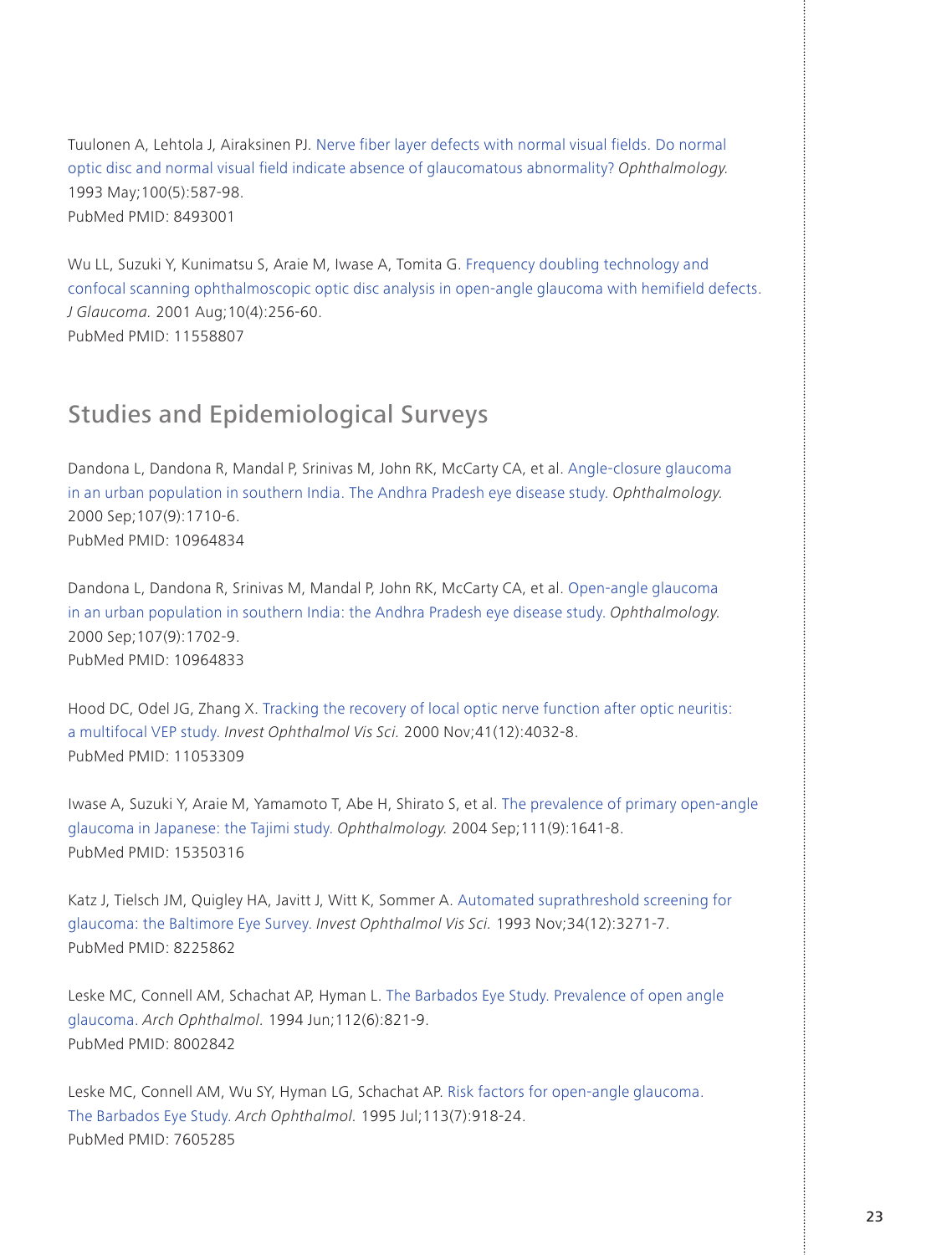Sadun AA, Carelli V, Salomao SR, Berezovsky A, Quiros PA, Sadun F, et al. [Extensive investigation of a](http://www.ncbi.nlm.nih.gov/pubmed/?term=12888043)  large Brazilian pedigree of 11778 / [Haplogroup J Leber hereditary optic neuropathy.](http://www.ncbi.nlm.nih.gov/pubmed/?term=12888043) *Am J Ophthalmol*. 2003 Aug;136(2):231-8. PubMed PMID: 12888043

Sadun F, De Negri AM, Carelli V, Salomao SR, Berezovsky A, Andrade R, et al. [Ophthalmologic findings](http://www.ncbi.nlm.nih.gov/pubmed/?term=14962416)  in a large pedigree of 11778 / [Haplogroup J Leber hereditary optic neuropathy.](http://www.ncbi.nlm.nih.gov/pubmed/?term=14962416) *Am J Ophthalmol.* 2004 Feb;137(2):271-7. PubMed PMID: 14962416

Schuman JS, Massicotte EC, Connolly S, Hertzmark E, Mukherji B, Kunen MZ. [Increased intraocular](http://www.ncbi.nlm.nih.gov/pubmed/?term=10647731)  [pressure and visual field defects in high resistance wind instrument players.](http://www.ncbi.nlm.nih.gov/pubmed/?term=10647731) *Ophthalmology.*  2000 Jan;107(1):127-33. PubMed PMID: 10647731

Shen SY, Wong TY, Foster PJ, Loo JL, Rosman M, Loon SC, et al. [The prevalence and types of glaucoma](http://www.ncbi.nlm.nih.gov/pubmed/?term=18441307)  [in malay people: the Singapore Malay eye study.](http://www.ncbi.nlm.nih.gov/pubmed/?term=18441307) *Invest Ophthalmol Vis Sci.* 2008 Sep;49(9):3846-51. PubMed PMID: 18441307

Taylor HR, Livingston PM, Stanislavsky YL, McCarty CA. [Visual impairment in Australia: distance](http://www.ncbi.nlm.nih.gov/pubmed/?term=9063242)  [visual acuity, near vision, and visual field findings of the Melbourne Visual Impairment Project.](http://www.ncbi.nlm.nih.gov/pubmed/?term=9063242) *Am J Ophthalmol.* 1997 Mar;123(3):328-37. PubMed PMID: 9063242

Wensor MD, McCarty CA, Stanislavsky YL, Livingston PM, Taylor HR. [The prevalence of glaucoma in the](http://www.ncbi.nlm.nih.gov/pubmed/?term=9544649)  [Melbourne Visual Impairment Project.](http://www.ncbi.nlm.nih.gov/pubmed/?term=9544649) *Ophthalmology.* 1998 Apr;105(4):733-9. PubMed PMID: 9544649

#### **Trials**

Cotter SA, Varma R, Ying-Lai M, Azen SP, Klein R. [Causes of low vision and blindness in adult Latinos:](http://www.ncbi.nlm.nih.gov/pubmed/?term=16949442)  [the Los Angeles Latino Eye Study.](http://www.ncbi.nlm.nih.gov/pubmed/?term=16949442) *Ophthalmology.* 2006 Sep;113(9):157482. PubMed PMID: 16949442

Gaasterland DE, Ederer F, Sullivan EK, Caprioli J, Cyrlin MN. [Advanced Glaucoma Intervention Study .2.](http://www.ncbi.nlm.nih.gov/pubmed/?term=7741836)  [Visual field test scoring and reliability.](http://www.ncbi.nlm.nih.gov/pubmed/?term=7741836) *Ophthalmology.* 1994 Aug;101(8):1445-55. PubMed PMID: 7741836

Gordon MO, Beiser JA, Brandt JD, Heuer DK, Higginbotham EJ, Johnson CA, et al. [The Ocular](http://www.ncbi.nlm.nih.gov/pubmed/?term=12049575)  [Hypertension Treatment Study: baseline factors that predict the onset of primary open-angle](http://www.ncbi.nlm.nih.gov/pubmed/?term=12049575)  [glaucoma.](http://www.ncbi.nlm.nih.gov/pubmed/?term=12049575) *Arch Ophthalmol.* 2002 Jun;120(6):714-20. PubMed PMID: 12049575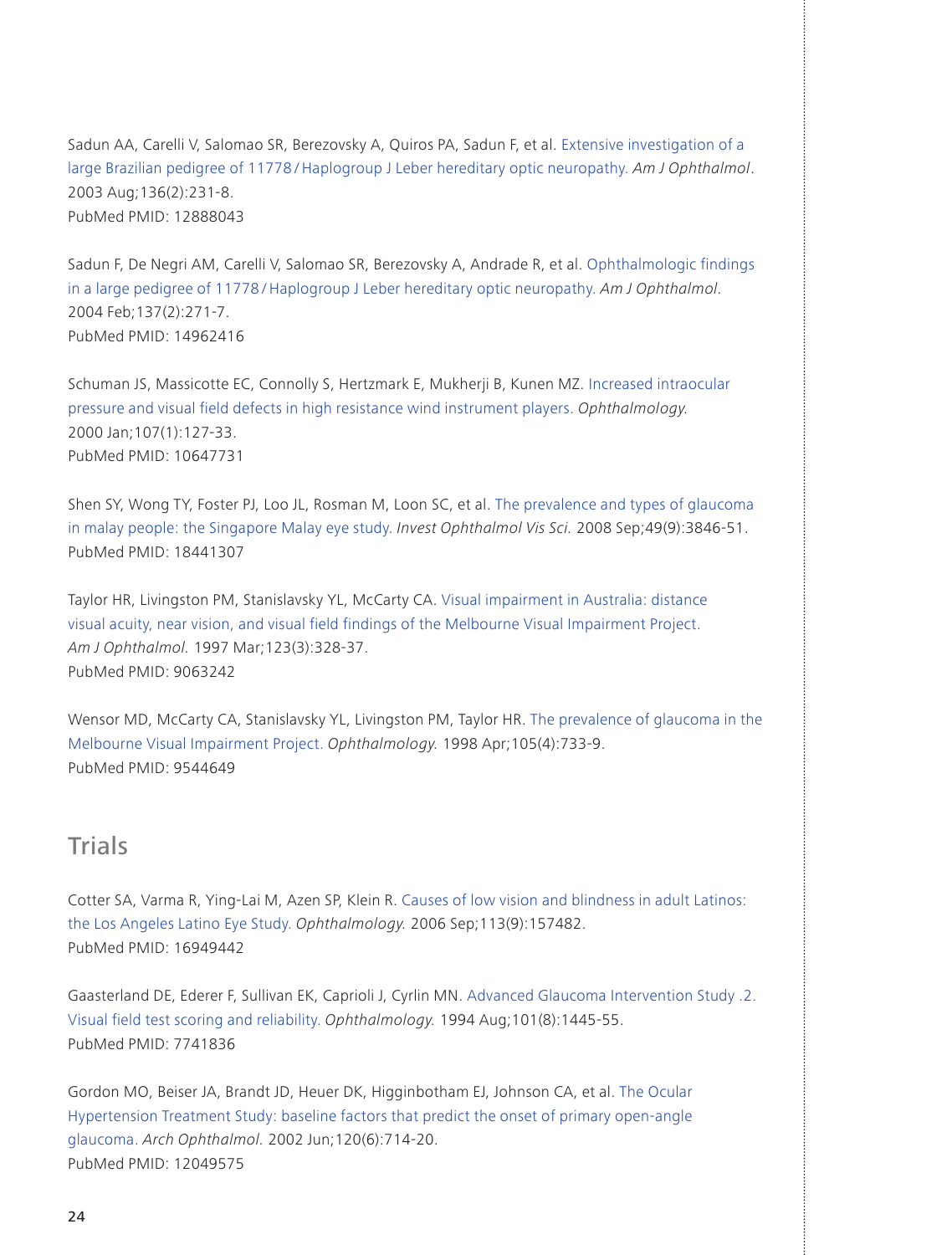Heijl A, Bengtsson B, Chauhan BC, Lieberman MF, Cunliffe I, Hyman L, et al. A comparison of visual field progression criteria of 3 major glaucoma trials in early manifest glaucoma trial patients. *Ophthalmology.* 2008 Sep;115(9):1557-65. PubMed PMID: 18378317

Heijl A, Bengtsson B, Hyman L, Leske MC, [Early Manifest Glaucoma Trial Group. Natural History of](http://www.ncbi.nlm.nih.gov/pubmed/?term=19854514)  [Open-Angle Glaucoma.](http://www.ncbi.nlm.nih.gov/pubmed/?term=19854514) *Ophthalmology.* 2009 Dec;116(12):2271-6. PubMed PMID: 19854514

Heijl A, Leske MC, Bengtsson B, Hyman L, Bengtsson B, Hussein M, et al. [Reduction of intraocular](http://www.ncbi.nlm.nih.gov/pubmed/?term=12365904)  [pressure and glaucoma progression: results from the Early Manifest Glaucoma Trial.](http://www.ncbi.nlm.nih.gov/pubmed/?term=12365904) *Arch Ophthalmol.*  2002 Oct;120(10):1268-79. PubMed PMID: 12365904

Johnson CA, Keltner JL, Cello KE, Edwards M, Kass MA, Gordon MO, et al. [Baseline visual field](http://www.ncbi.nlm.nih.gov/pubmed/?term=11874743)  [characteristics in the ocular hypertension treatment study.](http://www.ncbi.nlm.nih.gov/pubmed/?term=11874743) *Ophthalmology.* 2002 Mar;109(3):432-7. PubMed PMID: 11874743

Keltner JL, Johnson CA, Beck RW, Cleary PA, Spurr JO. [Quality control functions of the Visual Field](http://www.ncbi.nlm.nih.gov/pubmed/?term=8500303)  [Reading Center \(VFRC\) for the Optic Neuritis Treatment Trial \(ONTT\).](http://www.ncbi.nlm.nih.gov/pubmed/?term=8500303) *Controlled Clin Trials.* 1993 Apr;14(2):143-59. PubMed PMID: 8500303

Keltner JL, Johnson CA, Spurr JO, Beck RW. Visual field profile of optic neuritis. One-year follow-up in the Optic Neuritis Treatment Trial. *[A](http://www.ncbi.nlm.nih.gov/pubmed/?term=8031275)rch Ophthalmol.* 1994 Jul;112(7):946-53. PubMed PMID: 8031275

Kim J, Dally LG, Ederer F, Gaasterland DE, VanVeldhuisen PC, Blackwell B, et al. [The Advanced](http://www.ncbi.nlm.nih.gov/pubmed/?term=15522379)  [Glaucoma Intervention Study \(AGIS\): 14. Distinguishing progression of glaucoma from visual field](http://www.ncbi.nlm.nih.gov/pubmed/?term=15522379)  [fluctuations.](http://www.ncbi.nlm.nih.gov/pubmed/?term=15522379) *Ophthalmology.* 2004 Nov;111(11):2109-16. PubMed PMID: 15522379

Krupin T, Liebmann JM, Greenfield DS, Rosenberg LF, Ritch R, Yang JW, et al. [The Low-pressure](http://www.ncbi.nlm.nih.gov/pubmed/?term=15745762)  [Glaucoma Treatment Study \(LoGTS\) study design and baseline characteristics of enrolled patients.](http://www.ncbi.nlm.nih.gov/pubmed/?term=15745762) *Ophthalmology.* 2005 Mar;112(3):376-85. PubMed PMID: 15745762

Leske MC, Heijl A, Hyman L, Bengtsson B. [Early Manifest Glaucoma Trial: design and baseline data.](http://www.ncbi.nlm.nih.gov/pubmed/?term=10571351) *Ophthalmology.* 1999 Nov;106(11):2144-53. PubMed PMID: 10571351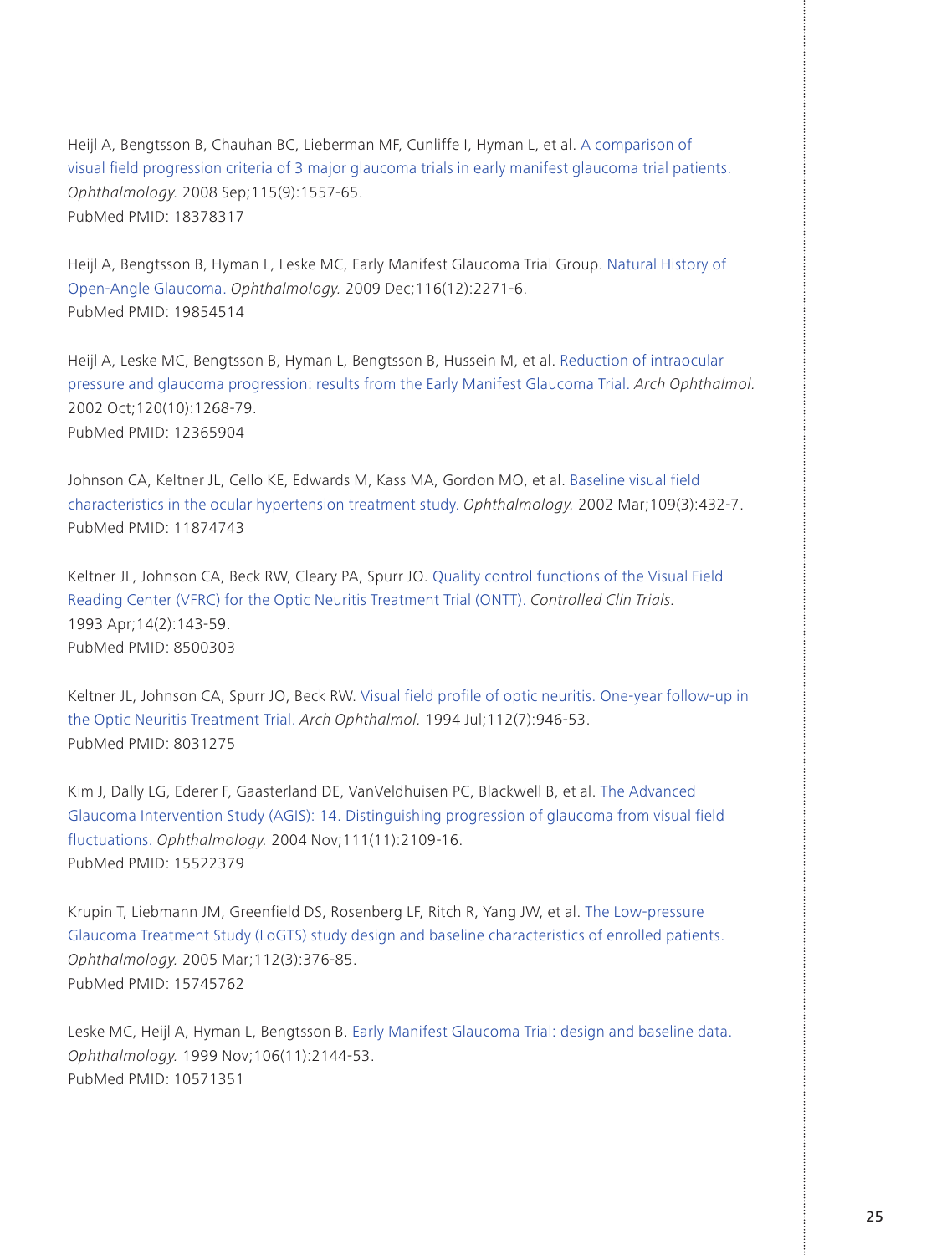McKean-Cowdin R, Wang Y, Wu J, Azen SP, Varma R, Los Angeles Latino Eye Study Group. [Impact](http://www.ncbi.nlm.nih.gov/pubmed/?term=17997485)  [of visual field loss on health-related quality of life in glaucoma: the Los Angeles Latino Eye Study.](http://www.ncbi.nlm.nih.gov/pubmed/?term=17997485)  *Ophthalmology.* 2008 Jun;115(6):941-8. PubMed PMID: 17997485

Miglior S, Zeyen T, Pfeiffer N, Cunha-Vaz J, Torri V, Adamsons I, European Glaucoma Prevention Study (EGPS) Group. [Results of the European Glaucoma Prevention Study.](http://www.ncbi.nlm.nih.gov/pubmed/?term=15745761) *Ophthalmology.* 2005 Mar;112(3):366-75. PubMed PMID: 15745761

Musch DC, Gillespie BW, Lichter PR, Niziol LM, Janz NK, CIGTS Study Investigators. [Visual field](http://www.ncbi.nlm.nih.gov/pubmed/?term=19019444)  [progression in the Collaborative Initial Glaucoma Treatment Study the impact of treatment and other](http://www.ncbi.nlm.nih.gov/pubmed/?term=19019444)  [baseline factors.](http://www.ncbi.nlm.nih.gov/pubmed/?term=19019444) *Ophthalmology.* 2009 Feb;116(2):200-7. PubMed PMID: 19019444

Ocular Hypertension Treatment Study Group; European Glaucoma Prevention Study Group, Gordon MO, Torri V, Miglior S, Beiser JA, et al. [Validated prediction model for the development of primary](http://www.ncbi.nlm.nih.gov/pubmed/?term=17095090)  [open-angle glaucoma in individuals with ocular hypertension.](http://www.ncbi.nlm.nih.gov/pubmed/?term=17095090) *Ophthalmology.* 2007 Jan;114(1):10-9. PubMed PMID: 17095090

Trobe JD, Beck RW, Moke PS, Cleary PA. [Contrast sensitivity and other vision tests in the optic neuritis](http://www.ncbi.nlm.nih.gov/pubmed/?term=8610798)  [treatment trial.](http://www.ncbi.nlm.nih.gov/pubmed/?term=8610798) *Am J Ophthalmol.* 1996 May;121(5):547-53. PubMed PMID: 8610798

Wakakura M, Minei-Higa R, Oono S, Matsui Y, Tabuchi A, Kani K, et al. [Baseline features of idiopathic](http://www.ncbi.nlm.nih.gov/pubmed/?term=10340795)  [optic neuritis as determined by a multicenter treatment trial in Japan. Optic Neuritis Treatment Trial](http://www.ncbi.nlm.nih.gov/pubmed/?term=10340795)  [Multicenter Cooperative Research Group \(ONMRG\).](http://www.ncbi.nlm.nih.gov/pubmed/?term=10340795) *Jpn J Ophthalmol.* 1999 Mar-Apr;43(2):127-32. PubMed PMID: 10340795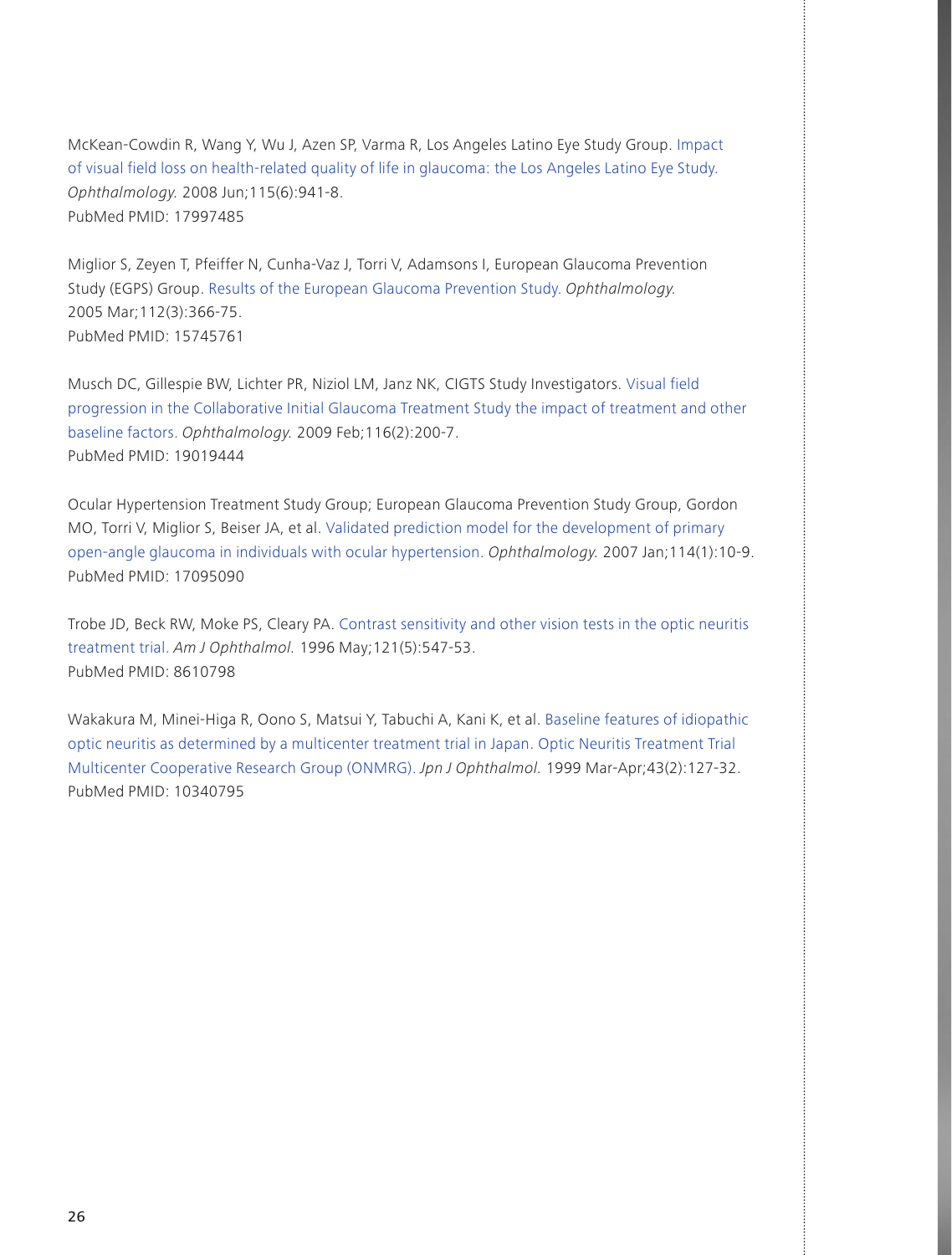